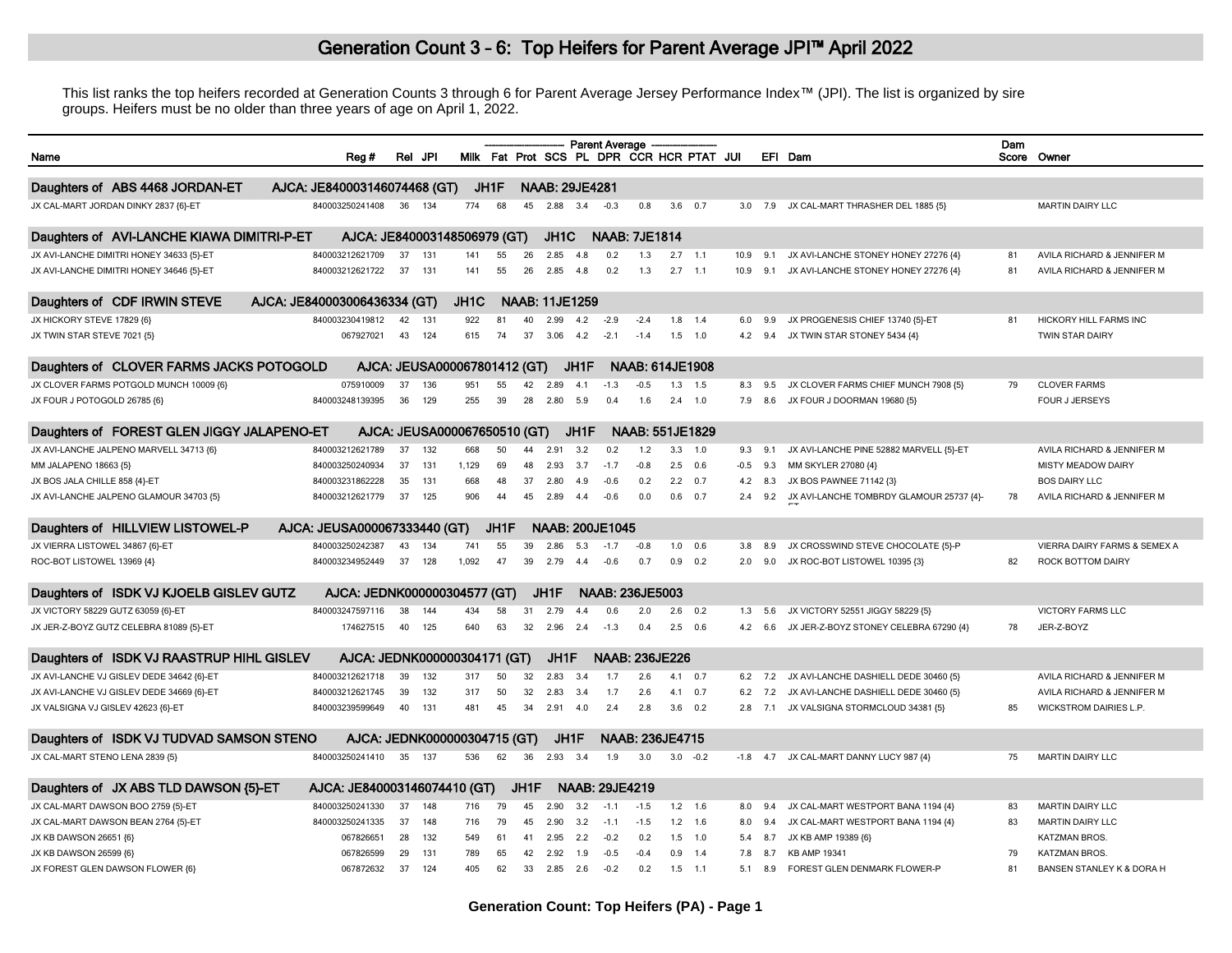|                                                  |                              | Rel JPI |     |                              |      |      |                       |      | <b>Parent Average</b> |                       |     | Milk Fat Prot SCS PL DPR CCR HCR PTAT JUI |        |             |                                            | Dam |                                         |
|--------------------------------------------------|------------------------------|---------|-----|------------------------------|------|------|-----------------------|------|-----------------------|-----------------------|-----|-------------------------------------------|--------|-------------|--------------------------------------------|-----|-----------------------------------------|
| Name                                             | Reg #                        |         |     |                              |      |      |                       |      |                       |                       |     |                                           |        |             | EFI Dam                                    |     | Score Owner                             |
| Daughters of JX AHLEM BALTAZAR KIAWA {6}-P-ET    |                              |         |     | AJCA: JEUSA000067823735 (GT) |      |      |                       | JH1F |                       | <b>NAAB: 7JE1617</b>  |     |                                           |        |             |                                            |     |                                         |
| JX YOSEMITE KIAWA STONEY 42118 {5}               | 840003230831946              | 42      | 126 | 528                          | 47   | 33   | 2.92                  | 4.9  | $-1.0$                | 0.3                   |     | $2.9$ 0.6                                 |        | $6.2$ $9.1$ | JX PRIMUS STONEY LISTOWEL 20939 {4}        | 84  | YOSEMITE JERSEY DAIRY                   |
|                                                  |                              |         |     |                              |      |      |                       |      |                       |                       |     |                                           |        |             |                                            |     |                                         |
| Daughters of JX AVI-LANCHE KOBE HOOPTIE {4}-P-ET |                              |         |     | AJCA: JE840003148507540 (GT) |      |      |                       |      | JH1F                  |                       |     | <b>NAAB: 14JE1830</b>                     |        |             |                                            |     |                                         |
| JX AVI-LANCHE HOOTIE GERT 34384 {5}              | 840003212621460              | 37      | 132 | 1,134                        | 81   | 52   | 3.03                  | 2.7  | $-1.8$                | $-1.9$                | 0.1 | 0.9                                       | 1.5    | 9.0         | JX AVI-LANCHE SKYLER GERT 30527 {5}        |     | AVILA RICHARD & JENNIFER M              |
| JX AHLEM HOOTIE DILLY 62626 {5}                  | 840003240230824              | 37      | 129 | 982                          | 46   | 50   | 2.95                  | 4.2  | $-0.6$                | $-0.3$                |     | 0.2 0.8                                   | 1.5    | 8.9         | AHLEM AMSTERDAM DILLY 57395                |     | AHLEM FARMS JERSEYS                     |
| JX AVI-LANCHE HOOTIE DANA 34333 {5}              | 840003212621409              | 27      | 123 | 726                          | 62   | 44   | 2.96                  | 3.1  | $-1.2$                | $-1.5$                |     | $0.0 \t 0.7$                              | 4.9    | 9.0         | JX AVI-LANCHE HITTER DANA 30435 {5}        | 74  | AVILA RICHARD & JENNIFER M              |
| Daughters of JX BW LIGHTNING {6}                 | AJCA: JEUSA000173135567 (GT) |         |     |                              | JH1F |      | <b>NAAB: 505JE128</b> |      |                       |                       |     |                                           |        |             |                                            |     |                                         |
| JX SHENANDOAH LIGHTNING NOELLE {3}               | 840003232224607              | 29      | 126 | 1,575                        | 50   | 54   | 3.04                  | 1.4  | $-0.8$                | $-0.3$                |     | $1.5$ 0.6                                 | 3.2    | 8.3         | JX SHENANDOAH PULSE NOEL {2}               | 83  | SHENANDOAH JERSEYS                      |
| Daughters of JX CAL-MART BAZZAR {5}-ET           | AJCA: JEUSA000067424767 (GT) |         |     |                              |      | JH1F |                       |      |                       | <b>NAAB: 29JE4276</b> |     |                                           |        |             |                                            |     |                                         |
| JX CAL-MART BAZZAR JULIE 2812 {6}-ET             | 840003250241383              | 37      | 149 | 1,019                        | 74   | 44   | 2.92                  | 4.2  | $-0.4$                | 0.9                   | 3.0 | 0.9                                       | 4.6    | 8.3         | CAL-MART STEVE JOHNA 1448-ET               | 83  | <b>MARTIN DAIRY LLC</b>                 |
|                                                  |                              |         |     |                              |      |      |                       |      |                       |                       |     |                                           |        |             |                                            |     |                                         |
| Daughters of JX CAL-MART BETTIS {5}-ET           | AJCA: JEUSA000067424769 (GT) |         |     |                              |      | JH1F |                       |      |                       | <b>NAAB: 29JE4273</b> |     |                                           |        |             |                                            |     |                                         |
| JX CAL-MART BETTIS JENNY 2757 {6}-ET             | 840003250241328              | 37      | 160 | 494                          |      | 39   | 2.87                  | 4.6  | $-0.9$                | 0.4                   | 2.6 | 1.4                                       | 9.0    | 8.6         | CAL-MART STEVE JELLO 1408-ET               |     | <b>MARTIN DAIRY LLC</b>                 |
| JX CAL-MART BETTIS JAMIE 2791 {6}-ET             | 840003250241362              | 36      | 140 | 508                          | 70   | 38   | 2.90                  | 3.5  | 0.5                   | 2.0                   | 4.3 | $-1.1$                                    | 4.6    | 7.0         | CAL-MART DASHIELL JOBY 1759-ET             |     | <b>MARTIN DAIRY LLC</b>                 |
| Daughters of JX CAL-MART NORM HENRY {4}-ET       | AJCA: JEUSA000067374682 (GT) |         |     |                              |      |      |                       | JH1F |                       | <b>NAAB: 29JE4199</b> |     |                                           |        |             |                                            |     |                                         |
| JX VIERRA NORM HENRY 34714 {5}-ET                | 840003250242234              | 37      | 145 | 1,063                        | 60   | 42   | 2.92                  | 3.9  | 0.3                   | 1.1                   | 2.4 | 1.6                                       | 11.6   | 8.4         | PROGENESIS MADISON-ET                      | 82  | <b>VIERRA DAIRY FARMS &amp; SEMEX A</b> |
|                                                  |                              |         |     |                              |      |      |                       |      |                       |                       |     |                                           |        |             |                                            |     |                                         |
| Daughters of JX CAL-MART VERIZON {4}-ET          | AJCA: JEUSA000067374660 (GT) |         |     |                              |      |      | JH1F                  |      |                       | <b>NAAB: 29JE4176</b> |     |                                           |        |             |                                            |     |                                         |
| JX FOREST GLEN VERIZON TYRANNY {5}-ET            | 067870921                    | 38      | 126 | 271                          | 45   | 30   | 2.94                  | 5.3  | 0.9                   | 1.4                   |     | $3.1\quad 0.9$                            | 6.6    | 8.9         | JX FOREST GLEN STONEY TIAN {4}-ET          | 86  | FOREST GLEN JERSEYS                     |
| Daughters of JX CAL-MART WESTPORT {5}-ET         | AJCA: JEUSA000067374603 (GT) |         |     |                              |      |      | JH1F                  |      |                       | <b>NAAB: 29JE4117</b> |     |                                           |        |             |                                            |     |                                         |
| JX AJ WESTPORT 5139 {5}                          | 067935139                    | 33      | 138 | 699                          | 60   | 38   | 2.80                  | 3.7  | 0.1                   | $-0.1$                | 1.5 | 1.5                                       | 8.8    | 9.6         | JX AJ WESTPORT 4518 {4}                    | 79  | ALBRIGHT JERSEYS LLC                    |
| JX AVI-LANCHE WESTPORT SILVER 33743 {5}          | 840003212620819              | 42      | 138 | 392                          | 61   | 33   | 2.87                  | 4.3  | 0.0                   | 0.2                   |     | $2.1$ 1.7                                 | 12.1   | 9.1         | JX AVI-LANCHE STONEY SILVER 26603 {4}      | 84  | AVILA RICHARD & JENNIFER M              |
| FOUR J WESTPORT 20565 {5}                        | 840003220069927              | 41      | 129 | 589                          | 55   | 35   | 2.77                  | 3.7  | $-0.3$                | $-0.3$                | 1.6 | 1.0                                       | 7.5    | 9.4         | FOUR J LISTOWEL 14581 {4}                  | 78  | FOUR J JERSEYS                          |
| SPRING CREEK WESTPORT NOEY {6}                   | 067235984                    | 34      | 128 | 345                          | 48   | 38   | 2.89                  | 3.2  | 0.6                   | 0.7                   |     | $2.3$ 1.0                                 | 6.9    | 9.1         | JX SPRING CREEK WORLD CUP MOEY {5}         | 85  | SPRING CREEK FARMS                      |
| AHLEM WESTPORT CAROL 56943 {6}-ET                | 840003208830188              | 42      | 128 | 339                          | 63   | 33   | 2.97                  | 3.1  | 0.1                   | 0.3                   |     | $2.1$ 1.2                                 | 5.3    | 9.4         | AHLEM DAYBREAK CAROL 49794                 | 85  | AHLEM FARMS PARTNERSHIP                 |
| HARMONY HO WESTPORT EVVY {6}                     | 840003234079230              | 41      | 128 | 426                          | 62   | 33   | 2.86                  | 3.5  | 0.5                   | 0.9                   | 2.8 | $-1.1$                                    | 3.1    | 9.5         | ELM-J VICEROY CASINO-ET                    |     | <b>BREDL, RALPH</b>                     |
| JX FOUR J WESTPORT 23731 {5}                     | 840003234969621              | 41      | 125 | 264                          | 61   | 30   | 2.88                  | 3.7  | 0.1                   | 0.0                   |     | $1.5$ 1.4                                 | 7.4    | 9.4         | JX FOUR J CHROME 16699 {4}                 | 79  | FOUR J JERSEYS                          |
| JX HARMONY HO WESTPORT EMMIE {5}                 | 840003234079297              | 40      | 124 | 673                          | 58   | 38   | 2.90                  | 3.2  | $-0.3$                | $-0.2$                | 1.9 | 1.0                                       | 6.2    | 9.1         | JX PEAK JAMISON CHERRIO {4}-ET             |     | <b>BREDL, RALPH</b>                     |
| FOUR J WESTPORT 21232 {4}                        | 840003225212943              | 41      | 124 | 619                          | 63   | 36   | 2.83                  | 2.3  | 0.3                   | 0.3                   | 1.0 | 0.7                                       | 0.1    | 9.2         | FOUR J CHARMER 15187 {3}                   | 80  | FOUR J JERSEYS                          |
| Daughters of JX CDF JLS PILGRIM THRASHER {6}-ET  |                              |         |     | AJCA: JE840003006436075 (GT) |      |      |                       | JH1F |                       | <b>NAAB: 7JE1758</b>  |     |                                           |        |             |                                            |     |                                         |
| JX DUPAT THRASHER 24954 {6}                      | 840003239173066              | 37      | 133 | 1,078                        | 51   | 39   | 2.93                  | 4.9  | 1.0                   | 1.9                   | 2.7 | 0.6                                       | 1.4    | 9.0         | JX DUPAT CHIEF 21970 {5}                   | 81  | WICKSTROM JERSEY FARMS INC              |
| JX FOREST GLEN THRASHER ERMA {5}                 | 076271359                    | 38      | 128 | 190                          | 37   | 26   | 2.90                  | 5.5  | 2.9                   | 3.6                   | 3.5 | 0.5                                       | 3.0    | 8.6         | JX FOREST GLEN STONEY ERMA {4}             | 72  | <b>FOREST GLEN JERSEYS</b>              |
|                                                  |                              |         |     |                              |      |      |                       |      |                       |                       |     |                                           |        |             |                                            |     |                                         |
| Daughters of JX DODAN LH TROOPER {4}             | AJCA: JE840003203116924 (GT) |         |     |                              |      | JH1F |                       |      | <b>NAAB: 29JE4204</b> |                       |     |                                           |        |             |                                            |     |                                         |
| JX CAL-MART TROOPER BALA 2833 {5}-ET             | 840003250241404              | 38      | 146 | 470                          | 59   | 40   | 2.83                  | 4.6  | 0.1                   | 1.2                   |     | $2.4$ 1.0                                 | 6.9    | 8.4         | JX CAL-MART STONY BARBE 321 {4}            | 81  | <b>MARTIN DAIRY LLC</b>                 |
| JX AVI-LANCHE TROOPER DEDE 34437 {5}             | 840003212621513              | 37      | 139 | 878                          | 56   | 43   | 2.97                  | 4.3  | 0.5                   | 1.3                   | 2.6 | 1.4                                       | 9.0    | 9.2         | JX AVI-LANCHE DASHIELL DEDE 30460 {5}      |     | AVILA RICHARD & JENNIFER M              |
| JX AVI-LANCHE TROOPER PLUM 33842 {4}             | 840003212620918              | 38      | 134 | 1,212                        | 56   | 53   | 2.88                  | 3.8  | $-0.9$                | $-0.1$                |     | $0.6$ 0.9                                 | 2.9    | 8.7         | JX AVI-LANCHE GOT MAID PLUM 19432 {3}-ET   | 87  | AVILA RICHARD & JENNIFER M              |
| JX AVI-LANCHE TROOPER ARISTOC 33951 {5}          | 840003212621027              | 38      | 134 | 520                          | 60   | 35   | 2.87                  | 4.1  | 0.7                   | 1.6                   |     | $2.2\quad 0.6$                            | 4.8    | 8.9         | JX AVI-LANCHE STNY ARISTOCRAT 27596 {4}-ET | 81  | AVILA RICHARD & JENNIFER M              |
| JX FOREST GLEN TROOPER TIA {5}-ET                | 067872717                    | 39      | 130 | 738                          | 50   | 38   | 2.92                  | 3.7  | 0.7                   | 1.6                   |     | $2.5$ 0.2                                 | $-0.2$ | 8.5         | FOREST GLEN DAYBREAK TIA                   | 80  | <b>FOREST GLEN JERSEYS</b>              |
| JX KB TROOPER 26532 {5}                          | 067826532                    | 29      | 124 | 939                          | 45   | 56   | 3.01                  | 2.5  | $-0.8$                | 0.6                   |     | $1.3$ 1.1                                 | 7.4    | 9.0         | JX KB KALAHARI 19148 {5}                   | 82  | KATZMAN BROS.                           |
| JX WY-ROB TROOPER MAY 34403 {5}                  | 840003212621479              | 36      | 124 | 1,088                        | 52   | 48   | 2.93                  | 4.1  | $-0.9$                | $-0.5$                |     | $1.1$ $1.0$                               | 3.3    | 9.3         | JX WY-ROB AMSTERDAM MAY 30476 {5}          |     | TAYLOR, WYATT ROBERT                    |
| JX D&E TROOPER GERRI 34508 {5}                   | 840003212621584              | 37      | 124 | 701                          | 54   | 39   | 2.96                  | 4.2  | $-0.4$                | 0.6                   |     | $1.3$ 0.8                                 | 5.0    | 9.0         | JX D&E STONEY GERRI 27850 {4}              | 84  | D & E JERSEYS                           |
| JX AVI-LANCHE TROOPER SOPHIE 34766 {5}           | 840003212621842              | 27      | 124 | 1,086                        | 59   | 44   | 2.93 3.5              |      | $-0.8$                | $-0.6$                |     | $0.2\quad 0.5$                            | 1.4    | 9.1         | JX AVI-LANCHE KOBE SOPHIE 30987 {4}        |     | AVILA RICHARD & JENNIFER M              |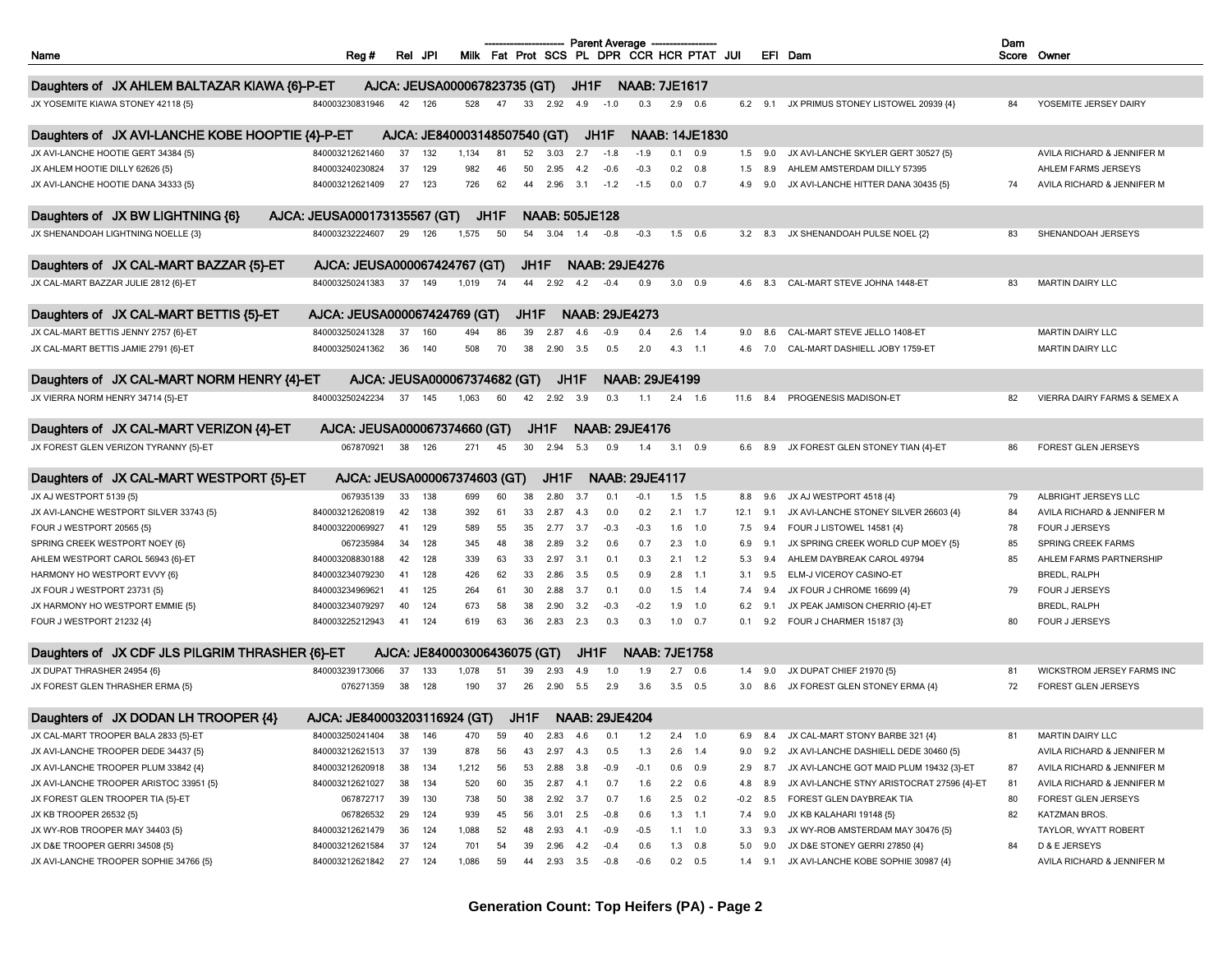| Name                                            | Reg#                         | Rei JPI |     |                              |    |      |            |      | Parent Average<br>Milk Fat Prot SCS PL DPR CCR HCR PTAT JUI |                        |           |                       |      |            | EFI Dam                                 | Dam<br>Score Owner |                               |
|-------------------------------------------------|------------------------------|---------|-----|------------------------------|----|------|------------|------|-------------------------------------------------------------|------------------------|-----------|-----------------------|------|------------|-----------------------------------------|--------------------|-------------------------------|
|                                                 |                              |         |     |                              |    |      |            |      |                                                             |                        |           |                       |      |            |                                         |                    |                               |
| Daughters of JX FARIA BROTHERS ALTASABAN {4}-ET |                              |         |     | AJCA: JE840003200649644 (GT) |    |      |            |      | JH1F                                                        |                        |           | <b>NAAB: 11JE7047</b> |      |            |                                         |                    |                               |
| JX RED TOP ALTASABAN 60413 {5}                  | 840003244444897              | 37      | 131 | 1,272                        | 67 | 40   | 2.90       | 2.3  | $-0.3$                                                      | 0.4                    | 1.4       | 1.2                   | 9.5  | 8.9        | RED TOP CHIEF 52449 {6}                 |                    | <b>RED TOP JERSEYS</b>        |
|                                                 |                              |         |     |                              |    |      |            |      |                                                             |                        |           |                       |      |            |                                         |                    |                               |
| Daughters of JX FARIA BROTHERS BUTKUS {4}-ET    |                              |         |     | AJCA: JE840003144724624 (GT) |    |      |            | JH1F |                                                             | <b>NAAB: 14JE1712</b>  |           |                       |      |            |                                         |                    |                               |
| JX VALSIGNA BUTKUS 40589 {5}-ET                 | 840003221203330              | 41      | 130 | 695                          | 51 | 32   | 3.01       | 4.8  | 1.6                                                         | 1.7                    | 3.6       | 1.0                   | 6.0  | 9.4        | JX VALSIGNA STORMCLOUD 34381 {5}        | 85                 | <b>WICKSTROM DAIRIES L.P.</b> |
| JX RED TOP BUTKUS 57886 {4}                     | 840003234044555              | 40      | 128 | 1,060                        | 64 | 41   | 2.91       | 3.3  | 0.3                                                         | 0.4                    | 1.7       | 0.5                   | 1.2  | 9.1        | JX RED TOP MILTON 40209 {3}             | 75                 | RED TOP JERSEYS               |
| Daughters of JX FARIA BROTHERS KOBE {3}-P-ET    |                              |         |     | AJCA: JE840003140305965 (GT) |    |      |            | JH1F |                                                             | <b>NAAB: 200JE1142</b> |           |                       |      |            |                                         |                    |                               |
| JX BAR MB KOBE MAID 19082 {4}-P                 | 840003137875166              | 43      | 129 | 943                          | 66 | 40   | 2.84       | 4.0  | $-0.7$                                                      | $-0.5$                 | $-0.8$    | 0.6                   |      | $-2.5$ 9.1 | BAR MB CHEKELO MAID 9920-ET             | 83                 | <b>BOER JERSEYS</b>           |
| Daughters of JX FARIA BROTHERS LEONARD {5}-ET   |                              |         |     | AJCA: JE840003207770566 (GT) |    |      |            | JH1F |                                                             | <b>NAAB: 29JE4222</b>  |           |                       |      |            |                                         |                    |                               |
| JX FOUR J LEONARD 25388 {6}                     | 840003243243289              | 37      | 123 | 665                          | 63 | 45   | 2.92       | 2.7  | $-1.0$                                                      | $-0.8$                 | 1.5       | 1.2                   | 6.8  | 9.2        | FOUR J PINE 18499                       |                    | FOUR J JERSEYS                |
|                                                 |                              |         |     |                              |    |      |            |      |                                                             |                        |           |                       |      |            |                                         |                    |                               |
| Daughters of JX JER BEL MALDINI ARCHIE {5}-ET   |                              |         |     | AJCA: JEUSA000173491704 (GT) |    |      |            | JH1F |                                                             | <b>NAAB: 7JE1769</b>   |           |                       |      |            |                                         |                    |                               |
| JX AHLEM ARCHIE EMERALD 83424 {6}               | 840003247127874              | 37      | 132 | 997                          | 59 | 43   | 2.87       | 3.1  | $-1.4$                                                      | $-0.7$                 | 2.0       | 1.3                   | 10.7 | 9.4        | AHLEM CHIEF EMERALD 18328               |                    | AHLEM FARMS JERSEYS           |
| JX RED TOP ARCHIE 60859 {6}                     | 840003247092661              | 37      | 132 | 795                          | 57 | 38   | 2.86       | 3.4  | $-0.8$                                                      | $-0.4$                 | 3.2       | 1.2                   | 4.9  | 8.4        | RED TOP CHIEF 53664 {5}                 |                    | <b>RED TOP JERSEYS</b>        |
| JX AVI-LANCHE ARCHIE LOVELY 33935 {6}-ET        | 840003212621011              | 37      | 124 | 1,041                        | 48 | 37   | 2.83       | 3.2  | $-0.5$                                                      | 0.4                    | $1.8$ 1.2 |                       | 7.6  | 9.2        | AVI-LANCHE CHIEF LOVELY 29696           | 76                 | AVILA RICHARD & JENNIFER M    |
| Daughters of JX JER-Z-BOYZ SSI GOALS {5}-P-ET   |                              |         |     | AJCA: JEUSA000173862773 (GT) |    |      |            | JH1F |                                                             | <b>NAAB: 507JE1899</b> |           |                       |      |            |                                         |                    |                               |
| JX DUPAT GOALS 25056 {6}-ET                     | 840003239173168              | 37      | 136 | 1,128                        | 47 | 41   | 2.78       | 5.7  | 0.3                                                         | 1.1                    | 1.6       | 1.1                   | 3.0  | 9.1        | DUPAT JIGGY 21444-P                     | 81                 | WICKSTROM JERSEY FARMS INC    |
| JX VIERRA GOALS 34981 {6}-ET                    | 840003250242501              | 37      | 129 | 717                          | 46 | 34   | 2.83       | 5.4  | 0.6                                                         | 1.5                    | 2.4       | 1.0                   | 4.2  | 8.0        | VIERRA MAUDIE-P-ET                      |                    | VIERRA DAIRY FARMS & SEMEX A  |
| JX VIERRA GOALS 34982 {6}-ET                    | 840003250242502              | 37      | 129 | 717                          | 46 | 34   | 2.83       | 5.4  | 0.6                                                         | 1.5                    | 2.4       | 1.0                   | 4.2  | 8.0        | VIERRA MAUDIE-P-ET                      |                    | VIERRA DAIRY FARMS & SEMEX A  |
| JX VIERRA GOALS 34990 {6}-ET                    | 840003250242510              | 37      | 129 | 717                          | 46 | 34   | 2.83       | 5.4  | 0.6                                                         | 1.5                    | 2.4       | 1.0                   | 4.2  | 8.0        | VIERRA MAUDIE-P-ET                      |                    | VIERRA DAIRY FARMS & SEMEX A  |
| JX JER-Z-BOYZ GOALS 71097 {6}-P                 | 174627579                    | 36      | 129 | 1,021                        | 43 | 31   | 2.88       | 4.9  | 1.3                                                         | 2.1                    | 2.5       | 1.5                   | 8.5  | 8.9        | JER-Z-BOYZ CHIEF 73963                  |                    | JER-Z-BOYZ                    |
| JX PRIMUS GOALS 49015 {5}-ET                    | 840003244697107              | 38      | 128 | 738                          | 31 | 29   | 2.89       | 6.0  | 1.9                                                         | 2.7                    | 2.5       | 1.4                   | 11.6 | 9.6        | JX PRIMUS FOURNETTE CERYS 560 {4}-ET    | 83                 | JERSEYLAND SIRES              |
| JX FOUR J GOALS 26687 {6}                       | 840003248139297              | 36      | 127 | 772                          | 35 | 32   | 2.83       | 5.6  | 1.2                                                         | 1.9                    | 1.7       | 1.1                   | 6.1  | 7.6        | FOUR J CHROME 19507 {6}                 |                    | <b>FOUR J JERSEYS</b>         |
| JX CLOVER FARMS GOALS JUNE 10068 {5}-ET         | 075910068                    | 37      | 126 | 350                          | 54 | 35   | 2.93       | 4.6  | $-0.2$                                                      | 1.1                    | $2.8$ 1.3 |                       | 6.6  | 8.9        | JX CLOVER FARMS STONEY JUNE 6994 {4}-ET | 86                 | <b>CLOVER FARMS</b>           |
|                                                 |                              |         |     |                              |    |      |            |      |                                                             |                        |           |                       |      |            |                                         |                    |                               |
| Daughters of JX KASH-IN GOT JIGGY {6}-ET        | AJCA: JE840003138463636 (GT) |         |     |                              |    | JH1F |            |      | NAAB: 551JE1717                                             |                        |           |                       |      |            |                                         |                    |                               |
| JX KASH-IN JIGGY 65331 {5}                      | 840003230111016              | 42      | 129 | 338                          | 59 | 33   | 2.88       | 4.6  | $-0.7$                                                      | $-0.6$                 | $2.2$ 1.5 |                       | 7.8  | 9.5        | JX KASH-IN ACHIEVER 59281 {4}-ET        | 80                 | KASH-IN JERSEYS               |
| JX JER-Z-BOYZ JIGGY JOYCE 70792 {5}             | 173846915                    | 43      | 124 | 329                          | 60 | 32   | 2.82       | 4.0  | 0.0                                                         | 0.1                    | 0.4       | 1.1                   | 2.5  | 8.7        | JX JER-Z-BOYZ PATRON JOYCE 61069 {4}    | 81                 | JER-Z-BOYZ                    |
| JX HI-LAND GOT JIGGY VAL {6}                    | 067810500                    | 32      | 124 | 1,012                        | 66 | 46   | 2.92       | 3.1  | $-1.5$                                                      | $-1.2$                 | 0.8       | 0.5                   | 1.1  | 9.0        | JX HI-LAND ALTAGRONK VITALITY {5}       | 82                 | CHAMBERLAIN GREG & BENJAMIN   |
| Daughters of JX PROGENESIS CIRCLE {5}-ET        | AJCA: JE840003209774579 (GT) |         |     |                              |    |      | JH1F       |      | <b>NAAB: 200JE1249</b>                                      |                        |           |                       |      |            |                                         |                    |                               |
| JX AHLEM CIRCLE MILLY 62581 {6}                 | 840003240230779              | 37      | 127 | 1,163                        | 63 | 41   | 2.95       | 3.5  | $-0.7$                                                      | $-0.1$                 | 2.3       | 1.2                   | 3.6  | 9.4        | JX AHLEM DASHIELL MILLY 57218 {6}       |                    | AHLEM FARMS PARTNERSHIP       |
| JX AHLEM CIRCLE CHARM 62679 {6}                 | 840003240230877              | 36      | 127 | 945                          | 44 | 36   | 2.89       | 4.1  | 0.1                                                         | 0.9                    | 2.0       | 1.3                   | 8.3  | 8.8        | AHLEM COLOMBIA CHARM 57427              |                    | AHLEM FARMS JERSEYS           |
| JX BLUE MIST CIRCLE MADDY {6}                   | 174679259                    | 38      | 125 | 618                          | 48 | 34   | 2.89       | 4.6  | $-0.1$                                                      | 0.4                    | 2.4       | 1.3                   | 8.8  | 8.7        | JX BLUE MIST WORLD CUP MADDY {5}        | 86                 | GOMES JERSEY DAIRY, LLC       |
| Daughters of JX RIVER VALLEY CHIEF {6}-ET       | AJCA: JEUSA000075341195 (GT) |         |     |                              |    |      | JH1F       |      | <b>NAAB: 777JE10034</b>                                     |                        |           |                       |      |            |                                         |                    |                               |
| ROC-BOT CHIEF 13981 {5}                         | 840003234952461              | 42      | 160 | 1,608                        | 82 | 48   | 2.92       | 4.0  | $-1.2$                                                      | $-0.7$                 | 0.9       | 2.1                   | 10.7 | 9.3        | ROC-BOT CHIEF 11623 {4}                 | 81                 | ROCK BOTTOM DAIRY             |
| OAKLANE CHIEF P1526 {4}                         | 067751526                    | 33      | 159 | 1,920                        | 71 | 56   | $2.99$ 4.1 |      | $-1.1$                                                      | $-0.3$                 | $1.7$ 2.0 |                       |      |            | 11.2 8.6 OAK LANE CHIEF P1069 (3)       |                    | OAK LANE JERSEYS              |
| JX ROC-BOT CHIEF 13360 {5}                      | 840003228744630              | 36      | 156 | 1,839                        | 65 | 57   | 2.88       | 4.3  | $-2.0$                                                      | $-1.4$                 | 0.8       | 1.4                   | 9.2  | 9.5        | JX ROC-BOT LISTOWEL 9951 {4}            | 80                 | ROCK BOTTOM DAIRY             |
| JX AVI-LANCHE CHIEF KIRA 32574 {5}              | 840003212619650              | 34      | 150 | 1,545                        | 62 | 50   | 2.92       | 4.0  | $-0.6$                                                      | 0.0                    | 1.8       | 1.4                   | 3.8  | 9.7        | JX AVI-LANCHE BROCK KIRA 28016 {4}      | 73                 | AVILA RICHARD & JENNIFER M    |
| JX AHLEM CHIEF LAURA 83069 {5}                  | 840003247410179              | 43      | 150 | 1,180                        | 64 | 40   | 2.96       | 5.2  | 0.3                                                         | 0.7                    | $1.4$ 1.9 |                       | 10.7 | 9.3        | JX AHLEM STONEY LAURA 16336 {4}         | 80                 | AHLEM FARMS PARTNERSHIP       |
| JX AHLEM CHIEF LAURA 80391 {5}                  | 840003221095378              | 43      | 150 | 1,180                        | 64 | 40   | 2.96       | 5.2  | 0.3                                                         | 0.7                    | $1.4$ 1.9 |                       | 10.7 | 9.3        | JX AHLEM STONEY LAURA 16336 {4}         | 80                 | AHLEM FARMS PARTNERSHIP       |
| DUPAT CHIEF 24667 {3}                           | 840003239172779              | 36      | 147 | 1,836                        | 75 | 51   | 2.96       | 3.1  | $-0.9$                                                      | $-0.3$                 | 1.0       | 1.7                   | 9.0  | 8.8        | RED TOP MILTON 17721 {2}                | 85                 | WICKSTROM JERSEY FARMS INC    |
| RED TOP CHIEF 60587 {6}                         | 840003247092389              | 42      | 146 | 1,265                        | 60 | 43   | 2.93       | 3.3  | 0.7                                                         | 1.6                    | 3.3       | 1.4                   | 9.0  | 9.5        | RED TOP PINE 53309 {5}                  |                    | RED TOP JERSEYS               |
| JX JENKS CHIEF 6536 {6}                         | 174436045                    | -34     | 143 | 1,371                        | 83 | 52   | 3.04       | 2.9  | $-1.3$                                                      | $-1.1$                 | $0.6$ 1.7 |                       | 5.1  | 9.0        | JX JENKS LOOT 5652 {5}                  | 77                 | JENKS, WILLIAM H (JIM)        |
| JX DIAMOND K CHIEF 4685 {5}                     | 174357023                    | 35      | 143 | 1,294                        | 75 | 39   | 2.96       | 4.2  | $-0.8$                                                      | $-0.2$                 | 1.3       | 1.8                   | 8.6  | 9.1        | JX DIAMOND K STONEY 222 {4}             | 80                 | KATEN, BUTCH                  |
| JX JENKS CHIEF 6289 {4}                         | 174433789                    | 35      | 143 | 1,221                        | 53 | 38   | 2.97 4.8   |      | 0.1                                                         | 0.9                    | 1.9       | 1.6                   | 12.3 | 9.2        | JX JENKS NATE DOGG 5427 {3}             | 76                 | JENKS, WILLIAM H (JIM)        |

**Generation Count: Top Heifers (PA) - Page 3**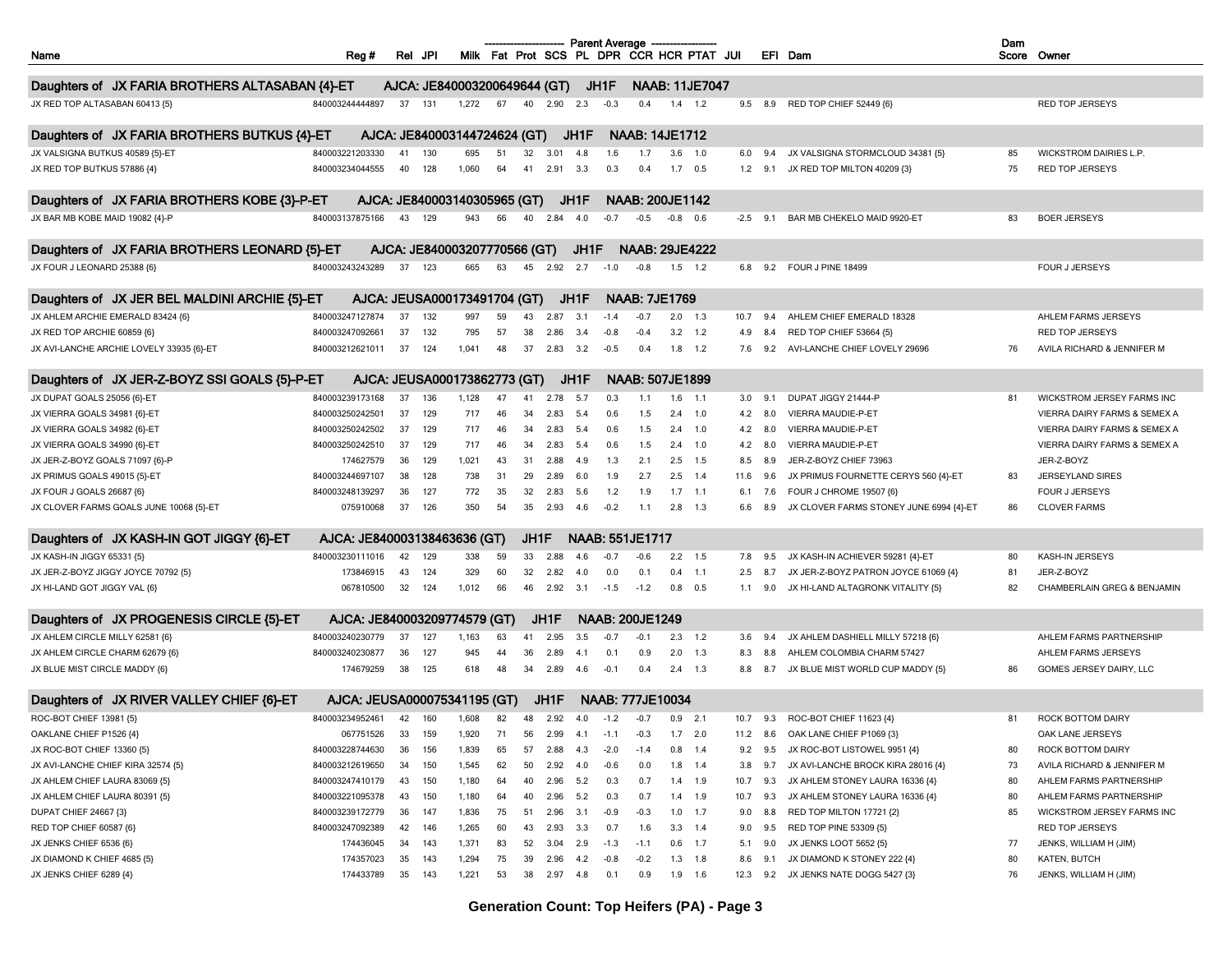|                                      |                 |     |     |             |     |                |               |      | <b>Parent Average</b> |                     |        |           |      |                |                                           | Dam   |                                      |
|--------------------------------------|-----------------|-----|-----|-------------|-----|----------------|---------------|------|-----------------------|---------------------|--------|-----------|------|----------------|-------------------------------------------|-------|--------------------------------------|
| Name                                 | Reg #           | Rel | JPI | <b>Milk</b> | Fat |                | Prot SCS      | PL.  | <b>DPR</b>            | <b>CCR HCR PTAT</b> |        |           | JUI  |                | EFI Dam                                   | Score | Owner                                |
| JX TWIN STAR CHIEF 7322 {4}          | 067927322       | 36  | 142 | 1,682       | 51  | 44             | 2.98          | 4.4  | 0.1                   | 1.1                 | 2.0    | 2.0       | 16.7 | 8.9            | JX TWIN STAR TI 3926 {3}                  | 80    | <b>TWIN STAR DAIRY</b>               |
| JX SANDCREEK CHIEF 14415 {5}         | 840003223351078 | 42  | 142 | 1,184       | 67  | 40             | 2.95          | 4.6  | $-1.1$                | $-1.2$              | 1.1    | 2.1       | 12.2 | 9.5            | JX SANDCREEKS ACHIEVER 12076 {4}-P        | 79    | SAND CREEK DAIRY LLC                 |
| JX RED TOP CHIEF 60694 {5}           | 840003247092496 | 34  | 140 | 948         | 72  | 37             | 2.89          | -4.0 | $-10$                 | $-0.4$              | 1.5    | 1.9       | 11.8 | 9.3            | JX RED TOP STONEY 53461 {4}               |       | <b>RED TOP JERSEYS</b>               |
| JX AVI-LANCHE CHIEF RHODES 32467 {5} | 840003212619543 | 34  | 140 | 1,493       | 67  | 43             | 3.01          | 3.4  | $-0.7$                | 0.5                 | 0.7    | 1.4       | 8.8  | 9.2            | JX AVI-LANCHE ASTRIX RHODES 27832 {4}     | 79    | AVILA RICHARD & JENNIFER M           |
| RED TOP CHIEF 60807 {6}              | 840003247092609 | 41  | 140 | 1,217       | 69  | 43             | 2.98          | 3.5  | $-0.9$                | $-0.2$              | 2.6    | 1.9       | 12.5 | 9.5            | JX RED TOP AROUND 53570 (5)               |       | <b>RED TOP JERSEYS</b>               |
| JX AHLEM CHIEF JUANITA 62885 {6}     | 840003240231083 | 42  | 140 | 1,121       | 70  | 43             | 2.92          | -3.4 | $-1.1$                | $-0.8$              | 1.6    | 1.6       | 10.5 | 9.4            | JX AHLEM PINE JUANITA 57608 {5}           |       | AHLEM FARMS PARTNERSHIP              |
| JX METCALF CHIEF 916 {5}             | 067409916       | 42  | 140 | 1,158       | 63  | 39             | 2.81          | 5.1  | $-0.3$                | 0.2                 | 1.2    | 1.3       | 5.4  | 9.0            | JX METCALF STONEY 343 {4}                 | 76    | METCALF, COREY                       |
| RED TOP CHIEF 60761 {5}              | 840003247092563 | 42  | 140 | 1,756       | 66  | 54             | 3.01          | 3.6  | $-1.6$                | $-0.8$              | 1.6    | 1.6       | 8.3  | 8.9            | JX RED TOP ALTAFULLBLD 49781 {4}          | 85    | <b>RED TOP JERSEYS</b>               |
| JX RED TOP CHIEF 60606 {6}           | 840003247092408 | 35  | 140 | 1,806       | 83  | 53             | $3.0^{\circ}$ | 2.4  | $-1.5$                | $-1.0$              | 0.     | 1.2       | 4.5  | 9.0            | JX RED TOP MILTON 41590 {5}               | 80    | <b>RED TOP JERSEYS</b>               |
| JX AHLEM CHIEF SUNSPRYT 83479 (5)    | 840003247127929 | 42  | 140 | 1,517       | 75  | 49             | 2.93          | 3.9  | $-1.8$                | $-1.4$              | 1.6    | 1.8       | 11.5 | 9.5            | JX AHLEM STONEY SUNSPRYT 7803 {4}         | 79    | AHLEM FARMS JERSEYS                  |
| JX RED TOP CHIEF 60712 {5}           | 840003247092514 | 34  | 140 | 1,307       | 71  | $\mathbf{A}$   | 2.93          | 4.0  | $-0.7$                | $-0.1$              | 1.1    | 1.7       | 11.8 | 9.0            | JX RED TOP STONEY 49492 {4}               | 83    | <b>RED TOP JERSEYS</b>               |
| JX JENKS CHIEF 5951 {5}              | 174160007       | 35  | 139 | 1,551       | 58  | 4 <sup>c</sup> | 2.97          | 4.5  | $-0.8$                | $-0.4$              | 1.0    | 2.0       | 10.0 |                | JX JENKS BELLMAN 5138 {4}                 | 85    | JENKS, WILLIAM H (JIM)               |
| JX RED TOP CHIEF 60715 {5}           | 840003247092517 | 36  | 139 | 1,148       | 68  | 43             | 2.99          | 4.1  | $-1.6$                | $-1.1$              | 0.5    | 1.4       | 7.6  | 9.2            | JX RED TOP STEVE 42275 {4}                | 82    | <b>RED TOP JERSEYS</b>               |
| JX JENKS CHIEF 5915 {4}              | 174159661       | 36  | 138 | 1,854       | 54  | 51             | 3.00          | 3.3  | $-0.3$                | 0.7                 | 2.1    | 2.0       | 16.1 | 9.2            | JX JENKS TI 4488J {3}                     | 77    | JENKS, WILLIAM H (JIM)               |
| JX JENKS CHIEF 6087 {5}              | 174223962       | 35  | 138 | 1,168       | 64  |                | 2.90          | 3.7  | $-0.5$                | $-0.6$              | 0.4    | 2.1       | 12.0 | 9.3            | JX JENKS PATRON 5283 {4}                  | 85    | JENKS, WILLIAM H (JIM)               |
| JX RED TOP CHIEF 58467 {5}           | 840003236267528 | 35  | 138 | 1,374       | 59  | 40             | 2.93          | 4.2  | 0.1                   | 0.4                 | 2.0    | 1.1       | 3.6  | 9.1            | JX RED TOP ALTABLITZ 46202 {4}            | 78    | <b>RED TOP JERSEYS</b>               |
| JX OAK LANE CHIEF 1248 {4}           | 075901248       | 36  | 138 | 1,331       | 62  | 37             | 2.91          | 4.5  | $-0.4$                | $-0.1$              | 1.1    | 1.8       | 12.9 | 9.1            | JX OAK LANE MARLO 550 {3}                 | 87    | OAK LANE JERSEYS                     |
| JX SMJ CHIEF PRAISE {6}              | 067497362       | 41  | 137 | 1,272       | 58  | $\mathbf{A}$   | 2.97          | 4.5  | $-0.3$                | 0.7                 | 3.0    | 1.7       | 8.7  | 6.8            | JX SMJ DASHIELL PRAISE {5}                |       | SILVER MAPLE FARMS INC               |
| JX DUPAT CHIEF 7634 (5)              | 840003239584090 | 42  | 137 | 1,172       | 59  | 37             | 2.94          | 4.7  | $-0.6$                | 0.3                 | 2.2    | 1.6       | 7.6  | 9.2            | JX DUPAT STONEY 21473 {4}                 | 80    | PINNACLE DAIRY, LP                   |
| JX AHLEM CHIEF PHOEBE 83039 {5}      | 840003247410149 | 42  | 137 | 1,080       | 46  | 30             | 2.85          | 5.4  | 1.4                   | 2.0                 | 2.1    | 1.5       | 7.5  | 8.9            | JX AHLEM WAVE PHOEBE 14677 {4}            | 84    | AHLEM FARMS PARTNERSHIP              |
| JX DREAMVIEW CHIEF 7688 {5}          | 840003239584114 | 33  | 137 | 1,433       | 66  | 44             | 2.97          | 3.5  | $-0.7$                | 0.3                 | 1.5    | 1.7       | 7.6  | 8.9            | JX DREAM VIEW FRESCA 6288 {4}             | 80    | PINNACLE DAIRY, LP                   |
|                                      | 840003239584089 | 42  | 137 | 1,343       | 69  | 44             | 2.92          | 4.3  | $-1.4$                | $-0.9$              | 1.7    | 1.7       | 7.5  | 9.2            | JX DUPAT STONEY 21469 {4}                 | 85    | PINNACLE DAIRY, LP                   |
| JX DUPAT CHIEF 7633 {5}              |                 |     |     |             |     |                |               |      |                       |                     |        |           |      |                | RED TOP LARS 42338 {4}                    |       |                                      |
| <b>RED TOP CHIEF 55044 {5}</b>       | 840003221213583 | 37  | 137 | 1,113       | 44  | 33             | 2.91          | 4.5  | 1.3                   | 1.6                 | 1.4    | 1.0       | 7.3  | 8.6            |                                           | 81    | <b>RED TOP JERSEYS</b>               |
| JX JENKS CHIEF 6515 {6}              | 174435857       | 36  | 136 | 1,733       | 61  | 46             | 3.08          | 3.0  | $-0.8$                | $-0.3$              | 1.2    | 1.7       | 14.2 | 9.0            | JX JENKS REPORTER 4161J (5)               | 82    | JENKS, WILLIAM H (JIM)               |
| JX JENKS CHIEF 6001 {6}              | 174160454       | 36  | 136 | 1,733       | 61  | 46             | 3.08          | 3.0  | $-0.8$                | $-0.3$              | 1.2    | 1.7       | 14.2 | 9.0            | JX JENKS REPORTER 4161J {5}               | 82    | JENKS, WILLIAM H (JIM)               |
| JX AHLEM CHIEF JESSIE 57405 {4}      | 840003212920346 | 42  | 136 | 1,158       | 57  | 36             | 2.98          | 4.2  | $-0.4$                | 0.3                 | 1.6    | 1.6       | 9.0  | 8.9            | JX AHLEM TYRION JESSIE 6500 (3)           | 80    | AHLEM FARMS JERSEYS                  |
| JX DUPAT CHIEF 24888 {6}             | 840003239173000 | 43  | 136 | 1,521       | 55  | 43             | 3.05          | 4.6  | $-0.3$                | 0.7                 | 2.8    | 1.2       | 6.5  | 9.5            | JX DUPAT VICEROY 20122 {5}                | 77    | WICKSTROM JERSEY FARMS INC           |
| JX KASH-IN CHIEF 63483 {5}           | 840003217561188 | 42  | 136 | 1,113       | 59  | 39             | 2.91          | 4.4  | $-0.5$                | 0.3                 | 2.0    | 1.5       | 8.9  | 9.3            | JX KASH-IN STONEY 56976 {4}               | 79    | KASH-IN JERSEYS                      |
| JX AVI-LANCHE CHIEF HOLLIE 33574 {5} | 840003212620650 | 34  | 135 | 1,610       | 77  | 46             | 2.93          | 3.0  | $-1.5$                | $-1.3$              | $-0.2$ | 1.4       | 5.2  | 8.8            | JX AVI-LANCHE KOBE HOLLIE 28939 {4}       | 76    | AVILA RICHARD & JENNIFER M           |
| RED TOP CHIEF 60897 {6}              | 840003247092699 | 31  | 135 | 1,425       | 60  | 42             | 2.93          | 3.8  | $-0.6$                | 0.4                 | 2.1    | 1.7       | 9.9  | 8.7            | RED TOP ALTAMONTRA 53500 {5}              |       | <b>RED TOP JERSEYS</b>               |
| JX RED TOP CHIEF 60398 {5}           | 840003244444882 | 42  | 135 | 1,383       | 66  | 40             | 2.93          | 4.3  | $-0.6$                | 0.2                 | 1.7    | -1.6      | 9.8  | 8.8            | JX RED TOP STONEY 48479 {4}               | 83    | <b>RED TOP JERSEYS</b>               |
| JX RINGBYRE CHIEF LISTOWEL LYRIC (5) | 067672422       | 33  | 135 | 1,466       | 60  | 46             | 2.94          | 3.8  | $-0.9$                | $-0.3$              | 1.3    | 0.7       | 3.6  | 9.2            | JX RINGBYRE LISTOWEL VANDRELL LYRIC {4}-P | 76    | RINGBYRE JERSEYS LLC                 |
| JX JENKS CHIEF 6316 {4}              | 174434016       | 36  | 135 | 1,530       | 61  | 45             | 3.00          | 3.1  | $-0.4$                | 0.6                 | 1.1    | 1.7       | 9.7  | 8.9            | JX JENKS NATE DOGG 4907 {3}               | 77    | JENKS, WILLIAM H (JIM)               |
| RED TOP CHIEF 60887 {4}              | 840003247092689 | 31  | 134 | 1,473       | 66  | 44             | 2.93          | 3.0  | $-1.0$                | $-0.1$              | 2.3    | 1.7       | 8.9  | 8.2            | RED TOP ALTAMONTRA 53908 (3)              |       | <b>RED TOP JERSEYS</b>               |
| JX AVI-LANCHE CHIEF KATEE 32589 {5}  | 840003212619665 | 42  | 134 | 1,119       | 68  | 41             | 2.96          | 3.9  | $-1.0$                | $-0.3$              | 1.8    | 1.7       | 10.0 | 9.2            | JX AVI-LANCHE STONEY KATEE 28394 {4}      | 69    | AVILA RICHARD & JENNIFER M           |
| JX GOFF CHIEF 45531 {4}              | 067945531       | 42  | 134 | 1,495       | 51  | 40             | 2.94          | 4.2  | $-0.2$                | 0.3                 | 1.7    | 1.8       | 10.0 | 9.5            | JX GOFF CHROME 33854 {3}                  | 83    | GOFF, BUSTER                         |
| JX FOREST GLEN CHIEF BRENDA (5)      | 067872285       | 34  | 134 | 1,536       | 65  | 49             | 3.00          | 3.0  | $-1.2$                | $-0.7$              |        | 1.6       | 9.2  |                | JX FOREST GLEN ACCLIMATE BRENDA {4}       | 81    | <b>BANSEN STANLEY K &amp; DORA H</b> |
| JX RED TOP CHIEF 60895 {5}           | 840003247092697 | 42  | 134 | 1,485       | 59  | 43             | 2.93          | 3.5  | $-1.4$                | -0.9                | 2.0    | 1.7       | 9.9  | 8.2            | JX RED TOP CALVIN 53477 {4}               |       | <b>RED TOP JERSEYS</b>               |
| JX ROC-BOT CHIEF 12554 {6}           | 840003219011886 | 35  | 134 | 1,412       | 61  | 42             | 2.89          | 3.5  | $-0.8$                | 0.1                 | 1.1    | $-1.3$    | 4.9  | 9.4            | JX ROC-BOT LISTOWEL 10572 {5}             | 81    | ROCK BOTTOM DAIRY                    |
| JX CROSSWIND CHIEF 11944 {5}         | 840003234019144 | 42  | 134 | 1,120       | 67  | 42             | 3.00          | 3.3  | $-1.2$                | $-1.0$              | 1.9    | 1.9       | 10.7 | 9.5            | JX CROSSWIND AROUND 10264 {4}             | 79    | <b>CROSSWIND JERSEYS</b>             |
| JX RED TOP CHIEF 60637 (6)           | 840003247092439 | 41  | 134 | 1,154       | 59  | 39             | 2.92          | 4.0  | $-0.7$                | $-0.2$              | 2.1    | 1.7       | 10.2 | 9.3            | JX RED TOP WOODCHUCK 53305 (5)            |       | <b>RED TOP JERSEYS</b>               |
| JX KASH-IN CHIEF 67130 {3}           | 840003240812029 | 42  | 134 | 1,093       | 64  | 36             | 2.89          | 4.7  | $-0.7$                | $-0.1$              | 1.9    | 1.7       | 9.4  | 9.0            | JX KASH-IN STONEY 57217 {2}               | 85    | KASH-IN JERSEYS                      |
| JX JENKS CHIEF 6364 {5}              | 174434418       | 35  | 133 | 1.311       | 63  | 44             | 2.94          | 3.4  | $-1.0$                | $-0.9$              | 0.8    | 2.0       | 10.5 | 9.2            | JX JENKS PATRON 5012 {4}                  | 82    | JENKS, WILLIAM H (JIM)               |
| JX JENKS CHIEF 6339 {5}              | 174434182       | 36  | 133 | 1,277       | 67  | 42             | 2.92          | 3.1  | $-1.4$                | $-1.5$              |        | $0.2$ 1.9 | 11.3 | 9.4            | JX JENKS PATRON 4932 {4}                  | 83    | JENKS, WILLIAM H (JIM)               |
| JX UNITED PRIDE CHIEF 15006 {3}      | 840003221308103 | 36  | 133 | 1,251       | 60  | 39             | 2.91          | 3.0  | $-0.2$                | 0.4                 |        | $1.8$ 1.6 | 10.7 | 8.4            | JX UNITED PRIDE WORLD CUP 11152 {2}       |       | UNITED PRIDE DAIRY, LLC              |
| JX RED TOP CHIEF 60848 {5}           | 840003247092650 | 32  | 133 | 1,231       | 67  | 42             | 3.00          | 3.4  | $-0.7$                | 0.1                 | 2.5    | 1.4       | 6.0  | 9.2            | JX RED TOP ALTAMONTRA 53891 {4}           |       | RED TOP JERSEYS                      |
| JX JENKS CHIEF 5867 {4}              | 174159205       | 36  | 133 | 1,665       | 49  | 42             | 2.96          | 4.8  | $-0.2$                | 0.0                 | 1.1    | 1.8       | 9.6  | 9.8            | JX JENKS AVON 5100 {3}                    | 82    | JENKS, WILLIAM H (JIM)               |
| JX BLUE MIST T CHIEF MADDY {4}       | 174616526       | 42  | 133 | 1,053       | 62  | 41             | 3.01          | 3.8  | $-0.2$                | 0.2                 |        | $1.6$ 1.2 | 5.3  | 8.6            | JX BLUE MIST TYTION MADDY (3)             | 79    | GOMES JERSEY DAIRY, LLC              |
| JX SANDCREEKS CHIEF 14574 {5}        | 840003243273020 | 34  | 133 | 1,237       | 63  | 41             | 3.03          | 4.4  | $-1.0$                | $-0.8$              |        | $1.2$ 2.2 | 14.4 | 5.3            | JX SAND CREEK ACHIEVER 12502 {4}          | 82    | SAND CREEK DAIRY LLC                 |
| JX NORMANDELL CHIEF JILL {5}         | 840003239307077 | 42  | 133 | 778         | 55  | 33             | 2.92          | 4.9  | 0.1                   | 0.5                 |        | $1.6$ 1.7 | 11.0 | 9.7            | JX NORMANDELL CESPEDES JILLIAN {4}        | 77    | AVERY, PATRICIA                      |
| JX RED TOP CHIEF 60971 {6}           | 840003247092773 | 32  | 132 | 1,236       | 61  | 41             | 2.97          | 3.3  | $-0.2$                | 0.4                 |        | $2.3$ 1.5 | 6.9  | 8.0            | JX RED TOP ALTAMONTRA 53929 {5}           |       | RED TOP JERSEYS                      |
| JX KASH-IN CHIEF 63709 {5}           | 840003217561414 | 36  | 132 | 1,237       | 55  | 39             | 2.89          | 3.8  | 0.2                   | 0.6                 |        | $1.3$ 1.7 |      | $7.1\quad 8.9$ | JX KASH-IN PRIAPUS 57261 {4}              | 84    | KASH-IN JERSEYS                      |
|                                      |                 |     |     |             |     |                |               |      |                       |                     |        |           |      |                |                                           |       |                                      |

--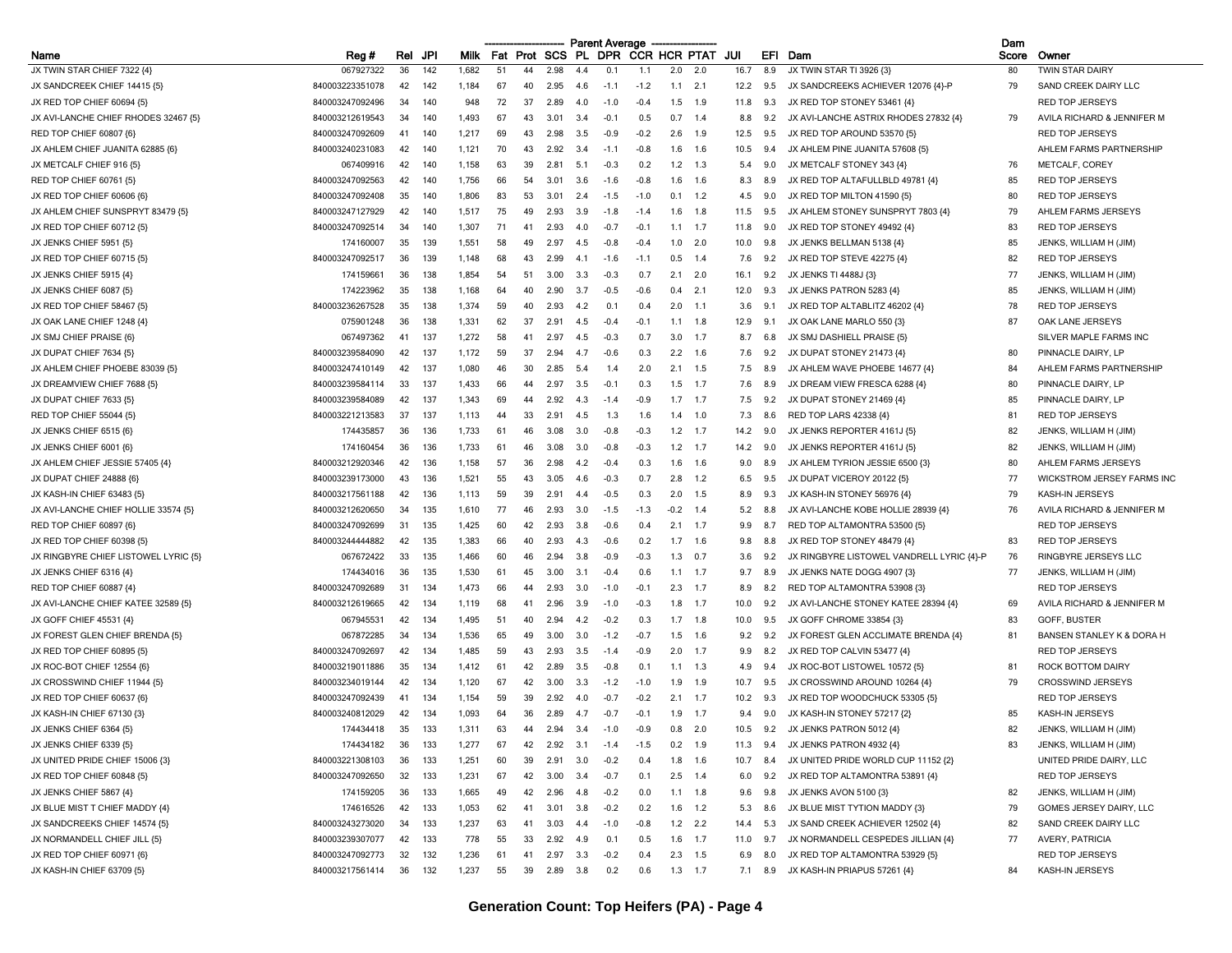|                                       |                 |     |     |             |    |          |        |           | <b>Parent Average</b> |                     |        |                 |          |     |                                            | Dam   |                            |
|---------------------------------------|-----------------|-----|-----|-------------|----|----------|--------|-----------|-----------------------|---------------------|--------|-----------------|----------|-----|--------------------------------------------|-------|----------------------------|
| Name                                  | Reg#            | Rel | JPI | <b>Milk</b> |    | Fat Prot | SCS PL |           | <b>DPR</b>            | <b>CCR HCR PTAT</b> |        |                 | JUI      | EFI | Dam                                        | Score | Owner                      |
| JX RED TOP CHIEF 60798 {5}            | 840003247092600 | 34  | 132 | 1,644       | 62 | 51       | 3.05   | 3.7       | $-1.3$                | $-0.3$              | 1.5    | 1.0             | 4.4      | 9.4 | JX RED TOP AVON KLAY 49440 {4}             | 78    | <b>RED TOP JERSEYS</b>     |
| RED TOP CHIEF 56020 (5)               | 840003224956986 | 37  | 132 | 1,528       | 60 | 45       | 2.99   | 3.7       | $-0.4$                | 0.3                 |        | $0.7$ 1.2       | 7.0      | 9.2 | RED TOP VICEROY 37571 {4}                  | 78    | <b>RED TOP JERSEYS</b>     |
| JX JER-Z-BOYZ CHIEF 76172 {5}         | 174161437       | 34  | 132 | 1,376       | 60 | 40       | 2.99   | 3.8       | $-0.1$                | 0.9                 | 1.5    | 1.5             | 8.5      | 9.6 | JX JER-Z-BOYZ PECOS 67001 {4}              |       | JER-Z-BOYZ                 |
| JX JENKS CHIEF 6157 {4}               | 174432564       | 35  | 132 | 1,185       | 58 | 40       | 3.06   | -3.6      | $-0.5$                | 0.7                 | 2.0    | 1.9             | 12.6     | 9.2 | JX JENKS NATE DOGG 5350 {3}                | 83    | JENKS, WILLIAM H (JIM)     |
| JX JENKS CHIEF 6300 {5}               | 174433864       | 35  | 132 | 1,154       | 61 | 37       | 2.92   | 3.5       | $-0.3$                | $-0.5$              | 0.2    | 2.1             | 11.0     | 9.1 | JX JENKS PATRON 4919 {4}                   | 83    | JENKS, WILLIAM H (JIM)     |
| JX RED TOP CHIEF 60567 {6}            | 840003247092369 | 35  | 131 | 1,740       | 61 |          | 3.00   | 4.5       | $-0.8$                | $-0.2$              | 1.0    | 1.2             | 2.0      | 9.2 | JX RED TOP STORMCLOUD 44170 {5}            | 74    | <b>RED TOP JERSEYS</b>     |
| JX JENKS CHIEF 6264 {5}               | 174433574       | 35  | 131 | 1,190       | 69 | 39       | 2.93   | 3.0       | $-1.3$                | $-1.5$              | 0.2    | 1.7             | 8.4      | 9.2 | JX JENKS PATRON 5355 {4}                   |       | JENKS, WILLIAM H (JIM)     |
| JX D&E CHIEF VIRTUE 33478 {5}         | 840003212620554 | 41  | 131 | 1,556       | 62 | 39       | 2.91   | 3.9       | $-0.7$                | $-0.3$              | 1.5    | - 1.8           | 11.7     | 9.3 | JX D&E KENTON VIRTUE 28884 {4}-ET          | 74    | D & E JERSEYS              |
| JX RED TOP CHIEF 60973 {6}            | 840003247092775 | 31  | 131 | 1,309       | 55 | 38       | 2.89   | 3.9       | $-0.2$                | 0.2                 | 2.0    | 1.4             | 8.1      | 7.3 | JX RED TOP WOODCHUCK 53816 {5}             |       | <b>RED TOP JERSEYS</b>     |
| JX JENKS CHIEF 5901 {5}               | 174159540       | 35  | 131 | 974         | 63 | 35       | 2.95   | 3.0       | $-0.1$                | $-0.3$              | 0.3    | 2.1             | 14.9     | 8.9 | JX JENKS PATRON 5090 {4}                   | 85    | JENKS, WILLIAM H (JIM)     |
| JX OAK LANE CHIEF 1241 {4}            | 075901241       | 43  | 131 | 1,235       | 49 | 34       | 3.02   | 5.3       | 0.2                   | 0.8                 | 2.8    | - 1.9           | 13.2     | 9.9 | JX OAK LANE AVON 2145 {3}-ET               | 79    | OAK LANE JERSEYS           |
| OAK LANE CHIEF P1123 {3}              | 075981123       | 35  | 131 | 1,012       | 52 | 28       | 2.89   |           | 0.2                   | 0.8                 | 2.2    | 1.3             | 9.3      | 9.0 | OAK LANE DOORMAN P778 {2}                  | 83    | OAK LANE JERSEYS           |
| JX OAKLANE CHIEF P1469 {5}            | 067861469       | 42  | 131 | 1,239       | 55 | 39       | 3.02   | 4.0       | 0.3                   | 1.2                 | 3.0    | 1.7             | 11.6     | 9.9 | JX OAK LANE VICEROY 894 {4}                | 74    | OAK LANE JERSEYS           |
| JX WY-ROB CHIEF LULU 33569 {5}        | 840003212620645 | 35  | 131 | 1,379       | 53 | 39       | 2.98   | 5.0       | $-0.6$                | 0.2                 | 1.9    | 1.7             | 10.6     | 9.6 | JX WY-ROB FOURNETTE LULU 26895 {4}         | -81   | TAYLOR, WYATT ROBERT       |
| JX SR CHIEF OAR {6}                   | 174257789       | 35  | 131 | 1,039       | 51 | 33       | 2.89   | 48        | 0.3                   | 0.5                 | 1.7    | 1.5             | 7.9      | 9.1 | JX SR DIMMER PADDLE {5}                    | 85    | SPRUCE ROW FARM, INC.      |
| JX ROC-BOT CHIEF 11840 {5}            | 840003213787185 | 36  | 131 | 1,140       | 51 | 32       | 2.97   | 3.9       | 1.4                   | 2.1                 | 1.9    | 1.5             | 8.4      | 9.0 | JX ROC-BOT DILLAN 9028 {4}                 | 83    | ROCK BOTTOM DAIRY          |
| JX ROC-BOT CHIEF 11533 {6}            | 840003210481568 | 43  | 130 | 1,386       | 70 | 47       | 3.00   | 2.9       | $-1.6$                | $-1.2$              | $-0.3$ | 1.5             | 5.8      | 9.2 | JX ROC-BOT MACKENZIE 7951 {5}              | 82    | ROCK BOTTOM DAIRY          |
| JX AHLEM CHIEF RHYME 83522 {5}        | 840003247127972 | 42  | 130 | 917         | 50 | 28       | 2.88   | 42        | 0.5                   | 0.8                 | 2.8    | 1.5             | 13.3     | 9.2 | JX AHLEM CURRY RHYME 7595 {4}              | 74    | AHLEM FARMS JERSEYS        |
| JX STRACK-VIEW CHIEF LILIANA {6}      | 067507516       | 34  | 130 | 1,397       | 73 | 43       | 2.96   | 3.8       | $-2.4$                | $-2.1$              | 0.3    | 1.8             | 11.2     | 9.5 | JX STRACK-VIEW STEVE 7212 {5}              |       | STRACK-VIEW FARMS LLC      |
| JX RED TOP CHIEF 60362 {6}            | 840003244444846 | 33  | 130 | 1,529       | 58 | 47       | 3.00   | -3.7      | $-1.0$                | $-0.2$              | 1.8    | 1.6             | 8.5      | 9.3 | JX RED TOP MIAMI 52723 (5)                 |       | <b>RED TOP JERSEYS</b>     |
| JX JENKS CHIEF 5851 {5}               | 174159054       | 36  | 130 | 1,074       | 64 | 41       | 2.94   | 3.1       | $-0.9$                | $-1.0$              | 0.5    | 1.9             | 8.9      | 9.2 | JX JENKS PATRON 5114 (4)                   | 85    | JENKS, WILLIAM H (JIM)     |
| JX OAKLANE CHIEF P1516 {6}            | 067751516       | 35  | 130 | 925         | 47 | 24       | 2.91   | 4.8       | 1.3                   | 2.3                 | 2.6    | -1.4            | 8.1      | 7.5 | JX OAK LANE DOORMAN P774 {5}               | 80    | OAK LANE JERSEYS           |
| JX AVI-LANCHE CHIEF DESIRE 32506 {5}  | 840003212619582 | 34  | 129 | 1,199       | 62 | 40       | 2.95   | 3.3       | 0.2                   | 0.6                 | 1.4    | 1.3             | 7.7      | 8.9 | JX AVI-LANCHE USAINBLT DESIRE 28307 {4}    |       | AVILA RICHARD & JENNIFER M |
| JX CAL-MART CHIEF BETH 2818 {5}       | 840003250241389 | 42  | 129 | 1,207       | 52 | 38       | 296    | 49        | 0.3                   | 0.5                 | 1.0    | 1.6             | 11.3     | 6.7 | JX CAL-MART DAB BEE 803 {4}                | 75    | <b>MARTIN DAIRY LLC</b>    |
| JX BELLVIEW CHIEF UMBI 692 {4]        | 174583523       | 35  | 129 | 1,112       | 62 | 36       | 2.9    |           | $-0.5$                | $-0.5$              | 1.0    | 1.8             | 7.8      | 9.1 | JX BELLVIEW MARLO ULTRAX 598 (3)           | 85    | BELL, HAROLD GLEN          |
| JX AHLEM CHIEF SUNSPRYT 83384 {6}     | 840003247127834 | 42  | 129 | 1,297       | 70 | 42       | 3.06   | 3.5       | $-0.9$                | $-0.1$              | 2.0    | 1.5             | 6.5      | 9.6 | JX AHLEM VICEROY SUNSPRYT 18180 {5}        |       | AHLEM FARMS JERSEYS        |
| JX AVI-LANCHE CHIEF ASTRID 31938 {5}  | 840003212619014 | 36  | 129 | 1,038       | 72 | 35       | 2.95   | 3.2       | $-0.6$                | 0.0                 | 0.8    | 1.7             | 11.9     | 8.8 | JX AVI-LANCHE STONEY ASTRID 27333 {4}      | 83    | AVILA RICHARD & JENNIFER M |
|                                       | 840003247092570 |     | 128 | 1,474       | 75 | 44       | 2.99   | 29        |                       | $-0.9$              |        | 1.2             | 5.8      | 9.1 | JX RED TOP ALTABAYNES 53622 {4}            |       | <b>RED TOP JERSEYS</b>     |
| JX RED TOP CHIEF 60768 {5}            |                 |     |     |             | 62 | 42       | 3.01   | 29        | $-1.5$<br>$-0.1$      | 0.1                 | 0.8    |                 |          |     |                                            | 72    |                            |
| JX RED TOP CHIEF 60120 {4}            | 840003244444604 | 35  | 128 | 1,383       |    | 40       |        |           |                       |                     | 1.8    | 0.9<br>2.0      | 5.0      | 8.8 | JX RED TOP JODECI 48220 (3)                |       | <b>RED TOP JERSEYS</b>     |
| JX JENKS CHIEF 6093 {4}               | 174224011       | 35  | 128 | 1,288       | 58 |          | 3.09   | 3.7<br>32 | $-0.5$                | 0.6                 | 2.0    |                 | 12.8     | 9.3 | JX JENKS NATE DOGG 5290 {3}                | 84    | JENKS, WILLIAM H (JIM)     |
| JX AVI-LANCHE CHIEF BLITZEN 32029 {5} | 840003212619105 | 42  | 128 | 1,423       | 62 | 38       | 2.95   |           | $-0.4$                | 0.3                 |        | 2.1             | 10.9     | 9.6 | JX AVI-LANCHE CHROME BLITZEN 27776 {4}-ET  | 82    | AVILA RICHARD & JENNIFER M |
| JX AHLEM CHIEF AURORA 62937 {4}       | 840003240231135 | 42  | 128 | 865         | 66 | 35       | 2.99   | 3.4       | $-0.7$                | $-0.6$              | 1.7    | 1.7             | 11.5     | 8.6 | JX RIVER VALLEY TYRION AURORA 53265 {3}-ET | 84    | AHLEM FARMS PARTNERSHIP    |
| OAK LANE CHIEF P1407 {4}              | 067861407       | 35  | 128 | 1,052       | 52 | 28       | 2.84   | 4.4       | 0.3                   | 1.0                 | 2.0    | $-1.7$          | 9.0      | 9.3 | OAK LANE DOORMAN 810 {3}                   | 85    | OAK LANE JERSEYS           |
| JX RED TOP CHIEF 60750 {5}            | 840003247092552 | 32  | 128 | 1,465       | 57 | 42       | 2.96   | -3.7      | $-0.6$                | 0.3                 | 2.2    | 1.5             | 6.4      | 9.7 | JX RED TOP ALTAMONTRA 53777 {4}            |       | <b>RED TOP JERSEYS</b>     |
| JX RED TOP CHIEF 60817 {6}            | 840003247092619 | 32  | 128 | 1,228       | 56 | 42       | 3.00   | 3.2       | $-0.3$                | 0.4                 | 2.1    | 1.7             | 10.4     | 9.2 | JX RED TOP PINE 53839 (5)                  |       | <b>RED TOP JERSEYS</b>     |
| JX RED TOP CHIEF 56293 {5}            | 840003224957259 | 36  | 128 | 1,534       | 58 | 47       | 3.00   | 2.9       | $-1.2$                | $-0.9$              | 1.0    | 2.2             | 15.0     | 9.6 | JX RED TOP RONALDINHO 43194 {4}            | 87    | <b>RED TOP JERSEYS</b>     |
| JX JENKS CHIEF 5870 {5}               | 174159232       | 35  | 128 | 1,577       | 47 | 44       | 2.99   |           | $-0.4$                | $-0.3$              | 0.3    | 1.7             | 9.0      | 9.7 | JX JENKS BELLMAN 5131 {4}                  | 83    | JENKS, WILLIAM H (JIM)     |
| JX SR CHIEF SCHEANA {6}               | 174108991       | 35  | 128 | 1,537       | 55 | 44       | 2.89   | 3.5       | $-1.0$                | $-0.8$              | 0.8    | 2.0             | 11.2     | 9.5 | JX SR CHROME GLAD {5}                      | 85    | GILMORE, NATE              |
| RED TOP CHIEF 53125 {6}               | 840003214457280 | 37  | 128 | 1,586       | 45 | 41       | 2.98   | 3.8       | 0.0                   | 0.1                 | 1.1    | 1.1             | 7.2      | 9.2 | RED TOP VINKA 34746 {5}                    | 82    | <b>RED TOP JERSEYS</b>     |
| JX AHLEM CHIEF CORA 19473 {6]         | 840003216448258 | 42  | 128 | 1,482       | 62 | 40       | 2.98   | 4.2       | $-0.2$                | 0.3                 | 0.7    | 1.2             | 3.9      | 9.1 | JX AHLEM CRUISER CORA 5986 {5}             | 80    | AHLEM FARMS JERSEYS        |
| JX JENKS CHIEF 5866 {4}               | 174159193       | 36  | 128 | 1,451       | 47 | 38       | 2.96   | 44        | 0.1                   | 0.6                 | 1.7    | 2.0             | 10.2     | 9.1 | JX JENKS TI 5073 {3}                       | 82    | JENKS, WILLIAM H (JIM)     |
| JX RED TOP CHIEF 60573 {5}            | 840003247092375 | 41  | 128 | 1,302       | 60 | 38       | 2.94   | 3.9       | $-0.8$                | 0.0                 | 1.4    | 1.4             | 7.3      | 9.4 | JX RED TOP ALTAMONTRA 53641 {4}            |       | <b>RED TOP JERSEYS</b>     |
| ROC-BOT CHIEF 12191 {6}               | 840003129342477 | 36  | 128 | 1,181       | 60 | 35       | 2.95   | 3.6       | $-0.8$                | $-0.4$              | 0.7    | 1.9             | 10.0     | 9.5 | ROC-BOT CRAZE 10271 {5}                    | 82    | ROCK BOTTOM DAIRY          |
| ROC-BOT CHIEF 12190 {6}               | 840003129342476 | 36  | 128 | 1,181       | 60 | 35       | 2.95   | 3.6       | $-0.8$                | $-0.4$              |        | $0.7$ 1.9       | 10.0     | 9.5 | ROC-BOT CRAZE 10271 {5}                    | 82    | ROCK BOTTOM DAIRY          |
| JX AHLEM CHIEF BEAUT 19106 {5}        | 840003216447891 | 42  | 128 | 980         | 57 | 34       | 2.91   | 4.1       | $-0.4$                | 0.0                 |        | $1.4$ 1.9       | 11.9     | 9.2 | JX AHLEM PRIAPUS BEAUT 15395 {4}           | 80    | AHLEM FARMS JERSEYS        |
| KASH-IN CHIEF 65645 {6}               | 840003230111330 | 42  | 128 | 941         | 53 | 33       | 2.88   | 4.4       | $-0.3$                | 0.2                 |        | $1.2$ 1.8       | 11.6     | 9.4 | KASH-IN CHROME 59315 {5}                   | 78    | KASH-IN JERSEYS            |
| JX RED TOP CHIEF 60794 {4}            | 840003247092596 | 41  | 127 | 1,583       | 60 | 48       | 2.94   | 3.2       | -0.9                  | $-0.8$              | 0.8    | 1.4             | 6.6      | 9.4 | JX RED TOP ALTARICHT 49570 {3}             | 79    | <b>RED TOP JERSEYS</b>     |
| RED TOP CHIEF 60376 {5}               | 840003244444860 | 36  | 127 | 1,293       | 48 | 39       | 2.91   | 4.3       | $-0.2$                | 0.4                 |        | $1.5$ 1.3       | 8.2      | 9.3 | RED TOP DAGGAR 43661 {4}                   | 80    | <b>RED TOP JERSEYS</b>     |
| JX RED TOP CHIEF 60781 {5}            | 840003247092583 | 31  | 127 | 1,140       | 51 | 34       | 2.92   | 3.7       | 0.5                   | 0.9                 |        | $2.3$ 1.3       | 7.4      | 9.1 | JX RED TOP WOODCHUCK 53517 {4}             |       | RED TOP JERSEYS            |
| JX AVI-LANCHE CHIEF SOPINA 31979 (5)  | 840003212619055 | 34  | 127 | 1,311       | 61 | 38       | 2.88   | 3.4       | $-0.6$                | $-0.3$              |        | $0.6$ 1.8       | 8.6      | 9.2 | JX AVI-LANCHE FAMILIA SOPINA 27469 {4}     | 78    | AVILA RICHARD & JENNIFER M |
| JX DUPAT CHIEF 24353 {5}              | 840003223510929 | 42  | 127 | 941         | 59 | 37       | 2.96   | 4.1       | $-0.4$                | 0.0                 |        | $1.1 \quad 1.4$ | 6.3      | 9.4 | JX DUPAT CESPEDES 20971 {4}-ET             | 73    | WICKSTROM JERSEY FARMS INC |
| JX AHLEM CHIEF DILLY 62953 {5}        | 840003240231151 | 42  | 127 | 1,008       | 50 | 34       | 3.00   | 4.1       | 0.2                   | 0.8                 |        | $2.7$ 1.9       | 11.4 9.5 |     | JX AHLEM PRIAPUS DILLY 7830 {4}            | 86    | AHLEM FARMS JERSEYS        |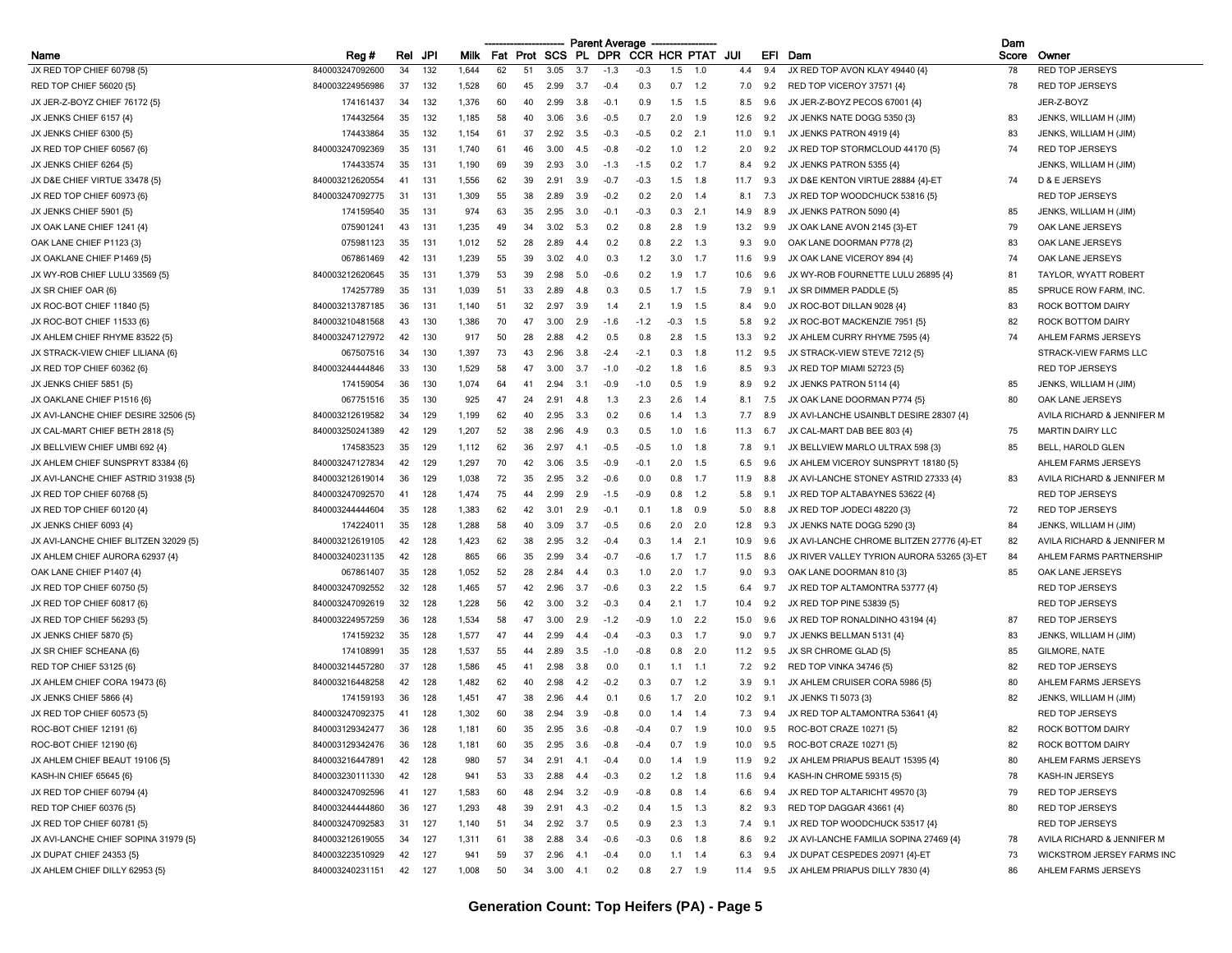|                                       |                 |     |     |             |     |      |            |           | <b>Parent Average</b> |                  |      |     |      |     |                                          | Dam   |                              |
|---------------------------------------|-----------------|-----|-----|-------------|-----|------|------------|-----------|-----------------------|------------------|------|-----|------|-----|------------------------------------------|-------|------------------------------|
| Name                                  | Reg#            | Rel | JPI | <b>Milk</b> | Fat | Prot | <b>SCS</b> | <b>PL</b> |                       | DPR CCR HCR PTAT |      |     | JUI  | EFI | Dam                                      | Score | Owner                        |
| JX JENKS CHIEF 5956 {4}               | 174160052       | 36  | 127 | 1,202       | 48  | 34   | 3.00       | 3.9       | 0.3                   | 1.1              | 1.6  | 1.9 | 13.1 | 8.9 | JX JENKS TI 5082 {3}                     | 86    | JENKS, WILLIAM H (JIM)       |
| JX AVI-LANCHE CHIEF SYRIA 31900 {5}   | 840003212618976 | 36  | 127 | 860         | 57  | 34   | 2.93       | 3.4       | 0.1                   | 1.2              | 1.8  | 1.3 | 8.3  | 8.3 | JX AVI-LANCHE HUELL SYRIA 25175 {4}      | 78    | AVILA RICHARD & JENNIFER M   |
| JX RED TOP CHIEF 60004 {6}            | 840003244444488 | 35  | 126 | 1,350       | 65  | 41   | 294        | 3.7       | $-1.5$                | $-0.9$           | 1.6  | 1.6 | 9.1  | 9.2 | JX RED TOP MALDINI 48182 {5}             |       | <b>RED TOP JERSEYS</b>       |
| JX JENKS CHIEF 5963 {5}               | 174160119       | 35  | 126 | 1.391       | 45  | 40   | 295        | 46        | $-0.3$                | -0.1             | 0.8  | 1.7 | 11.9 | 9.6 | JX JENKS BELLMAN 5216 {4}                | 80    | JENKS, WILLIAM H (JIM)       |
| JX RED TOP CHIEF 60777 {5}            | 840003247092579 | 35  | 126 | 1,209       | 61  | 38   | -2.9       | 3.9       | $-1.3$                | $-1.7$           | 1.1  | 1.6 | 5.8  | 9.3 | JX RED TOP PROP JOE 49434 {4}            | 78    | RED TOP JERSEYS              |
| JX RED TOP CHIEF 56140 {5}            | 840003224957106 | 36  | 126 | 1,376       | 68  | 37   | 2.94       | 3.6       | $-0.6$                | $-0.7$           | 0.6  | 1.3 | 6.9  | 8.8 | JX RED TOP PITBULL 38652 {4}             | 81    | <b>RED TOP JERSEYS</b>       |
| JX AHLEM CHIEF DENA 62691 {6}         | 840003240230889 | 41  | 126 | 1,441       | 56  | 43   | 2.98       | 3.4       | $-0.7$                | 0.4              | 2.5  | 1.8 | 9.4  | 9.5 | JX AHLEM DASHIELL DENA 57363 {5}         |       | AHLEM FARMS PARTNERSHIP      |
| JX ROC-BOT CHIEF 13989 {4}            | 840003234952469 | 41  | 126 | 1,593       | 61  | 41   | 2.95       | 3.3       | $-0.4$                | 0.2              | 1.6  | 1.3 | 5.7  | 9.2 | JX ROC-BOT WHISTLER 11616 (3)            |       | ROCK BOTTOM DAIRY            |
| JX JENKS CHIEF 5882 {5}               | 174159353       | 35  | 126 | 1.050       | 61  | 36   | 2.96       | 3.1       | $-0.8$                | $-1.0$           | 0.7  | 2.0 | 11.2 | 9.3 | JX JENKS PATRON 5113 {4}                 | 83    | JENKS, WILLIAM H (JIM)       |
| GOFF CHIEF 46558 {6}                  | 067946558       | 42  | 126 | 1.255       | 49  | 32   | 2.98       | 4 Q       | 0.7                   | 1.5              | 16   | 1.8 | 11.4 | 9.5 | JX GOFF CRAZE 35339 (5)                  | 85    | GOFF, BUSTER                 |
| JX GRABER RANI RIVER DANCER (5)       | 174617358       | 42  | 126 | 1,173       | 49  | 32   | 2.93       | -4.7      | 0.9                   | $-1.1$           | 1.6  | 1.3 | 8.1  | 8.4 | JX GRABER PRIAPUS MICHELLE {4}           | 85    | SANDER, TY                   |
| JX RECTOR CHIEF OAKLEY 7862 {6}       | 067477862       | 43  | 125 | 1,505       | 63  | 48   | 2.90       | 3.4       | $-2.1$                | $-1.1$           | 1.2  | 1.4 | 5.3  | 9.7 | JX RECTORS HARRIS OAKLEY 5783 (5)        | 79    | <b>RECTOR JERSEY FARM</b>    |
| RED TOP CHIEF 59142 {5}               | 840003240508026 | 36  | 125 | 1,604       | 64  | 46   | 3.05       | 3.3       | $-0.8$                | 0.3              | 1.7  | 1.6 | 10.0 | 9.4 | RED TOP VICEROY 44519 {4}                | 79    | <b>RED TOP JERSEYS</b>       |
| JX DUPAT CHIEF 7625 {5}               | 840003233428826 | 42  | 125 | 1,571       | 51  | 42   | 3.03       | 43        | 0.1                   | 0.2              | 0.7  | 1.7 | 12.8 | 9.2 | JX DUPAT DANCER 21453 {4}                | 80    | PINNACLE DAIRY, LP           |
| JX JENKS CHIEF 5859 {6}               | 174159139       | 36  | 125 | 1,484       | 55  | 42   | 2.99       | 3.3       | $-0.9$                | $-0.7$           | 0.6  | 1.7 | 10.4 | 9.3 | JX JENKS VINNY J3495 {5}                 | 83    | JENKS, WILLIAM H (JIM)       |
| JX JER-Z-BOYZ CHIEF 76898 {5}         | 174200228       | 42  | 125 | 1,401       | 64  | 41   | 2.98       | 37        | $-1.1$                | $-1.0$           | -0.2 | 1.5 | 6.3  | 9.2 | JX JER-Z-BOYZ STEPH 67912 {4}            |       | JER-Z-BOYZ                   |
| JX JENKS CHIEF 6287 {5}               | 174433761       | 36  | 125 | 1.635       | 56  | 40   | 2.99       | 3.1       | $-0.5$                | $-0.6$           | 0.1  | 1.9 | 13.2 | 9.0 | JX JENKS REPORTER 4255J {4}              | 84    | JENKS, WILLIAM H (JIM)       |
| JX RIVERBEND CHIEF KING 8055 {3}      | 174155425       | 36  | 125 | 1.131       | 67  | 40   | 2.96       | 2.9       | $-14$                 | $-1.0$           | 0.1  | 1.8 | 9.7  | 9.2 | JX RIVERBEND MACKENZIE 5065 5622 {2}     | 82    | <b>DIAS RYAN &amp; AMBER</b> |
| JX AHLEM CHIEF CORA 83549 {5}         | 840003247127999 | 42  | 125 | 895         | 47  | 37   | 2.90       | 4.1       | 0.7                   | 0.9              | 1.2  | 1.5 | 9.6  | 9.4 | JX AHLEM LUNDQUIST CORA 16674 {4}        | 76    | AHLEM FARMS JERSEYS          |
| JX RED TOP CHIEF 60828 {5}            | 840003247092630 | 42  | 125 | 1.628       | 63  | 50   | 3.04       | 2.7       | $-1.5$                | $-1.3$           | 0.7  | 1.5 | 8.5  | 9.5 | JX RED TOP STEPH 49639 {4}               | 74    | <b>RED TOP JERSEYS</b>       |
| JX JENKS CHIEF 5855 {6}               | 174159090       | 35  | 125 | 1,537       | 52  | 50   | 2.98       | 3.3       | $-1.0$                | $-0.3$           | 0.9  | 1.0 | 3.9  | 9.1 | JX JENKS REGENCY 5048 {5}                | 71    | JENKS, WILLIAM H (JIM)       |
| JX ROC-BOT CHIEF 13356 {4}            | 840003228744626 | 36  | 125 | 1,284       | 59  | 43   | 3.01       | 3.4       | $-1.2$                | $-0.7$           | 1.4  | 1.5 | 10.2 | 8.9 | JX ROC-BOT NXLEVEL 8960 {3}              | 82    | ROCK BOTTOM DAIRY            |
| JX AVI-LANCHE CHIEF BECK 32054 {3}    | 840003212619130 | 40  | 125 | 1,424       | 65  | 41   | 2.93       | 2.5       | $-0.1$                | $-0.2$           | 1.1  | 1.4 | 5.6  | 8.2 | JX AVI-LANCHE CAMO BECK 19950 {2}        | 84    | AVILA RICHARD & JENNIFER M   |
| JX JENKS CHIEF 6276 {5}               | 174433677       | 36  | 125 | 1.486       | 55  | 38   | 2.92       | 39        | $-0.6$                | $-0.4$           | 17   | 2.1 | 11.7 | 9.5 | JX JENKS PELE 4874 {4}                   | 85    | JENKS, WILLIAM H (JIM)       |
| JX AVI-LANCHE CHIEF MARVELL 32446 {5} | 840003212619522 | 34  | 125 | 1,262       | -54 | 38   | 2.97       | 3.6       | $-0.2$                | $-0.2$           | 0.9  | 2.0 | 13.4 | 9.0 | JX AVI-LANCHE LONZO MARVELL 27965 {4}-ET |       | AVILA RICHARD & JENNIFER M   |
| AHLEM CHIEF ONA 62730 {6}             | 840003240230928 | 42  | 125 | 1,312       | 50  | -37  | 2.92       | 37        | $-0.2$                | 09               | 19   | 1.6 | 6.5  | 9.4 | JX AHLEM CALVIN ONA 57417 {5}            |       | AHLEM FARMS PARTNERSHIP      |
| JX FOREST GLEN CHIEF SHERR {5}        | 076272076       | 43  | 125 | 913         | 70  | 36   | 2.92       | 3.6       | $-1.8$                | $-1.8$           | 0.6  | 1.3 | 4.1  | 9.1 | JX FOREST GLEN PROP JOE SHERR {4}        | 72    | <b>FOREST GLEN JERSEYS</b>   |
| JX RED TOP CHIEF 60495 {6}            | 840003244444979 | 43  | 125 | 1,257       | 52  | 35   | 2.95       | 4.3       | $-0.5$                | 0.1              | 1.6  | 1.6 | 11.1 | 9.4 | JX RED TOP DISCO 48728 {5}               | 80    | <b>RED TOP JERSEYS</b>       |
| JX KASH-IN CHIEF 61061 {5}            | 840003210995211 | 43  | 124 | 1,795       | 64  | 54   | 3.02       | 2.7       | $-2.1$                | $-1.4$           | 1.0  | 1.7 | 10.1 | 9.4 | JX KASH-IN RONALDINHO 51284 {4}-ET       | 83    | RANCHO TERESITA DAIRY        |
| RED TOP CHIEF 60831 {6}               | 840003247092633 | 34  | 124 | 1,432       | 48  | 43   | 2.94       | 3.5       | $-1.0$                | 0.2              | 1.8  | 1.1 | 5.0  | 9.1 | JX RED TOP CALVIN 46874 {5}              | 71    | <b>RED TOP JERSEYS</b>       |
| JX DUPAT CHIEF 24843 {5}              | 840003239172955 | 43  | 124 | 1,593       | 43  | 42   | 295        | 4 F       | -በ 6                  | -0.5             | 09   | 1.3 | 8.7  | 9.4 | JX DUPAT BELLMAN 19878 {4}-P-ET          | 73    | WICKSTROM JERSEY FARMS INC   |
| JX JENKS CHIEF 5922 {4}               | 174159737       | 35  | 124 | 1.303       | 58  | 39   | 3.02       | 32        | $-1.0$                | $-0.2$           | 14   | 1.6 | 9.6  | 9.2 | JX JENKS NATE DOGG 5085 (3)              | 78    | JENKS, WILLIAM H (JIM)       |
| JX JENKS CHIEF 6017 {4}               | 174223289       | -37 | 124 | 1,138       | 57  | 34   | 2.91       | 3.3       | 0.5                   | 0.9              | 0.7  | 1.0 | 5.8  | 8.7 | JX JENKS FASTRACK J3303 {3}              | 84    | JENKS, WILLIAM H (JIM)       |
| JX JENKS CHIEF 6068 {5}               | 174224169       | 33  | 124 | 992         | 56  | 33   | 2.92       | 3.5       | $-0.3$                | $-0.5$           | 03   | 2.0 | 11.8 | 9.2 | JX JENKS PATRON 5288 {4}                 |       | JENKS, WILLIAM H (JIM)       |
| VANDERHAAK CHIEF LEAH {5}             | 067475980       | 31  | 124 | 1,221       | 61  | 38   | 2.97       | 3.9       | $-1.3$                | $-0.9$           | 1.1  | 1.6 | 7.0  | 9.6 | VANDERHAAK STEVE LEAH {4}                | 86    | VANDERHAAK, TIM              |
| JX JENKS CHIEF 6340 {4}               | 174434191       | 35  | 124 | 1,796       | 45  | 46   | 3.01       | 3.5       | $-0.8$                | $-0.2$           | 1.7  | 2.3 | 15.4 | 9.2 | JX JENKS TI 4545 {3}                     | 86    | JENKS, WILLIAM H (JIM)       |
| JX JENKS CHIEF 5878 {5}               | 174159317       | 35  | 124 | 1,492       | 57  | 44   | 3.00       | 3.6       | $-1.0$                | $-0.8$           | 0.6  | 1.8 | 10.1 | 9.8 | JX JENKS BELLMAN 5110 {4}                | 81    | JENKS, WILLIAM H (JIM)       |
| HICKORY CHIEF 14737 {3}               | 840003207564324 | 33  | 124 | 1,407       | 51  | 42   | 2.99       | 3.4       | $-1.1$                | $-0.7$           | 2.5  | 1.7 | 8.8  | 9.2 | JX HICKORY CALVIN 2599 {2}               | 83    | HICKORY HILL FARMS INC       |
| JX ROC-BOT CHIEF 12693 {4}            | 840003219012025 | 35  | 124 | 1.250       | 59  | 39   | 2.96       | 3.6       | $-10$                 | ، ۵-             | 0.6  | 1.4 | 4.3  | 9.0 | JX ROC-BOT LISTOWEL 9299 {3}             | 81    | <b>ROCK BOTTOM DAIRY</b>     |
| JX AVI-LANCHE CHIEF BARONES 33707 {6} | 840003212620783 | 41  | 124 | 1,201       | 54  | 39   | 295        | 36        | $-0.1$                | 0.5              | 2.3  | 14  | 7.4  | 9.1 | JX AVI-LANCHE DEDE BARONES 29116 (5)-ET  | 71    | AVILA RICHARD & JENNIFER M   |
| JX AHLEM CHIEF BOOTS 83094 (5)        | 840003247410204 | 42  | 124 | 1,524       | 44  | 38   | 2.88       | -5.1      | $-0.2$                | 0.7              | 1.5  | 1.7 | 11.3 | 9.2 | JX AHLEM FOURNETTE BOOTS 16535 {4}       | 78    | AHLEM FARMS JERSEYS          |
| JX AHLEM CHIEF BOOTS 83095 {5}        | 840003247410205 | 42  | 124 | 1,524       | 44  | 38   | 2.88       | -51       | $-0.2$                | . በ 7            | 15   | -17 | 11.3 | 9.2 | JX AHLEM FOURNETTE BOOTS 16535 {4}       | 78    | AHLEM FARMS JERSEYS          |
| JX RED TOP CHIEF 60404 {5}            | 840003244444888 | 35  | 123 | 1,729       | 48  | 45   | 3.02       | 3.8       | $-0.3$                | $\Omega$ .       | 1.3  | 1.0 | 3.1  | 9.5 | JX RED TOP AVON KLAY 48518 {4}           | 76    | <b>RED TOP JERSEYS</b>       |
| JX FOREST GLEN CHIEF ANNABELLE {6}    | 076272114       | 35  | 123 | 1.572       | 59  | 43   | 2.96       | 3.3       | $-1.2$                | $-0.5$           | 1.3  | 1.3 | 3.4  | 9.3 | JX FOREST GLEN RUSSELL ANNABELL (5)      | 74    | <b>FOREST GLEN JERSEYS</b>   |
|                                       |                 |     |     |             |     |      |            |           |                       |                  |      |     |      |     |                                          |       |                              |

| Daughters of JX SEXING BERRARA GO ON {4}-ET | AJCA: JE840003146619661 (GT) JH1F NAAB: 551JE1824 |  |  |  |  |  |  |                                                                                              |                            |
|---------------------------------------------|---------------------------------------------------|--|--|--|--|--|--|----------------------------------------------------------------------------------------------|----------------------------|
| JX DUPAT GO ON 25217 {5}                    |                                                   |  |  |  |  |  |  | 840003239173329 37 135 749 52 31 2.83 5.8 -0.2 0.2 1.6 1.6 10.3 9.5 DUPAT CHIEF 22130 {6}-ET | WICKSTROM JERSEY FARMS INC |
| JX DUPAT GO ON 25221 {5}                    |                                                   |  |  |  |  |  |  | 840003239173333 37 135 900 58 34 2.81 5.5 -1.1 -0.9 0.5 1.6 11.1 9.3 JXDUPATCHIEF 22225 {6}  | WICKSTROM JERSEY FARMS INC |
| JX DUPAT GO ON 25177 (5)                    |                                                   |  |  |  |  |  |  | 840003239173289 37 127 787 51 28 2.90 5.2 -0.1 0.3 2.1 1.7 12.6 9.5 DUPAT CHIEF 22113 {6}-ET | WICKSTROM JERSEY FARMS INC |
| JX DUPAT GO ON 25250 {5}                    |                                                   |  |  |  |  |  |  | 840003239173362 37 126 993 53 37 2.90 4.7 -0.4 -0.3 0.3 1.6 11.1 9.1 DUPAT CHIEF 22080       | WICKSTROM JERSEY FARMS INC |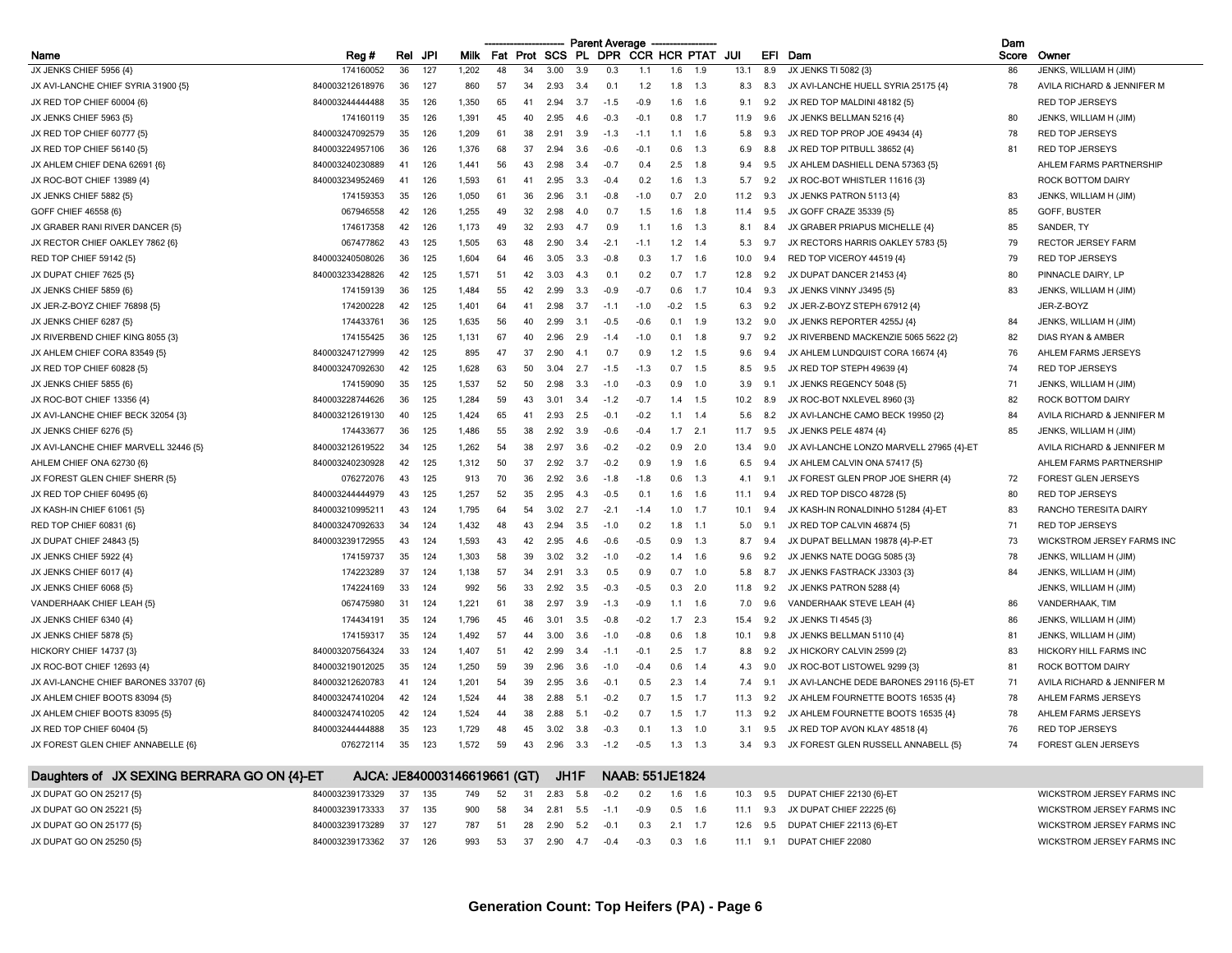| Dam<br><b>Parent Average</b><br>Milk Fat Prot SCS PL DPR CCR HCR PTAT JUI<br>Reg #<br>JPI<br>EFI Dam<br>Name<br>Rel |                              |    |     |                                                   |    |     |                     |      |        |                       |           |                      |     |     |                                        |    |                              |
|---------------------------------------------------------------------------------------------------------------------|------------------------------|----|-----|---------------------------------------------------|----|-----|---------------------|------|--------|-----------------------|-----------|----------------------|-----|-----|----------------------------------------|----|------------------------------|
|                                                                                                                     |                              |    |     |                                                   |    |     |                     |      |        |                       |           |                      |     |     |                                        |    | Score Owner                  |
|                                                                                                                     |                              |    |     |                                                   |    |     |                     |      |        |                       |           |                      |     |     |                                        |    |                              |
| Daughters of JX SEXING GALLANTRY {4}-ET                                                                             | AJCA: JE840003203845448 (GT) |    |     |                                                   |    |     | JH1F                |      |        | NAAB: 551JE1762       |           |                      |     |     |                                        |    |                              |
| JX DUTCH HOLLOW GALLANTRY DEVICE {5}-ET                                                                             | 840003242621733              | 37 | 131 | 940                                               | 69 | 44  | 3.09                | 3.4  | $-1.4$ | $-1.0$                |           | $1.5$ 1.3            | 8.8 | 8.1 | DUTCH HOLLOW STEVE DEVOTION            |    | DUTCH HOLLOW FARM            |
| JX DUTCH HOLLOW GALLANTRY DOVE {5}-ET                                                                               | 840003242621738              | 37 | 131 | 940                                               | 69 | 44  | 3.09                | 3.4  | $-1.4$ | $-1.0$                | 1.5       | 1.3                  | 8.8 | 8.1 | DUTCH HOLLOW STEVE DEVOTION            |    | DUTCH HOLLOW FARM            |
| JX DUTCH HOLLOW GALLANTRY DELIA {5}-ET                                                                              | 840003242621740              | 37 | 131 | 940                                               | 69 | 44  | 3.09                | 3.4  | $-1.4$ | $-1.0$                | 1.5       | 1.3                  | 8.8 | 8.1 | DUTCH HOLLOW STEVE DEVOTION            |    | DUTCH HOLLOW FARM            |
| JX VIERRA GALLANTRY 35013 {5}-ET                                                                                    | 840003250242533              | 36 | 128 | 1,060                                             | 56 | 47  | 3.13                | 3.9  | 0.7    | 1.4                   | 3.2       | 0.7                  | 2.9 | 6.8 | JX PROGENESIS LUISA {6}-ET             |    | VIERRA DAIRY FARMS & SEMEX A |
| JX AVI-LANCHE GALLANTRY LELIA 33273 {5}                                                                             | 840003212620349              | 37 | 126 | 894                                               | 65 | 45  | 3.09                | 3.3  | $-1.2$ | $-1.2$                | 1.6       | 1.2                  | 8.8 | 8.7 | JX AVI-LANCHE LONZO DEDE 28902 {4}-ET  | 79 | AVILA RICHARD & JENNIFER M   |
| JX T-D-I GALLANTRY 15177 {3}                                                                                        | 840003243844562              | 37 | 125 | 1,331                                             | 66 | 46  | 3.10                | 3.1  | $-0.9$ | $-0.5$                | 1.4       | 1.3                  | 8.3 | 8.9 | T-D-I CHIEF 12966 {2}                  |    | THE DAIRY INC.               |
| JX SUN VALLEY GALLANTRY MIKKI {5}-ET                                                                                | 174411831                    | 38 | 124 | 1,722                                             | 73 | 60  | 3.09                | 2.5  | $-2.3$ | $-1.8$                | $-0.1$    | 1.2                  | 5.1 | 9.0 | JX SUN VALLEY GM MIKKI {6}-ET          | 92 | SEALS, JEFFREY JAMES         |
| JX ROC-BOT GALLANTRY 13877 {4}                                                                                      | 840003234952359              | 31 | 124 | 1,246                                             | 51 | 51  | 3.04                | 3.2  | $-1.2$ | $-1.0$                | 0.7       | $-1.1$               | 5.9 | 8.8 | JX ROC-BOT LISTOWEL 9221 {3}-P         | 87 | ROCK BOTTOM DAIRY            |
| JX HI-LAND GALLANTRY MILEYCYRUS {5}                                                                                 | 076410930                    | 29 | 124 | 990                                               | 60 | 47  | 3.06                | 3.4  | $-1.4$ | $-1.2$                | 0.1       | 0.9                  | 5.7 | 9.0 | JX HI-LAND GOT MAID MISCATO {6}        | 83 | CHAMBERLAIN GREG & BENJAMIN  |
| Daughters of JX SPRING CREEK MARLO STONEY {3}-ET                                                                    |                              |    |     | AJCA: JE840003011730374 (GT)                      |    |     |                     |      | JH1F   |                       |           | <b>NAAB: 14JE769</b> |     |     |                                        |    |                              |
| JX PINE-TREE 12620 STONEY 2760 {4}-ET                                                                               | 067652760                    | 42 | 151 | 868                                               | 74 | 44  | 2.91                | 4.6  | $-1.0$ | $-0.4$                | 1.6       | 1.4                  | 8.9 | 7.3 | JX ROC-BOT CHIEF 12620 {4}-P           |    | STEINER, MATTHEW             |
| JX PINE-TREE 12620 STONEY 2764 {4}-P-ET                                                                             | 067652764                    | 42 | 151 | 868                                               | 74 | 44  | 2.91                | 4.6  | $-1.0$ | $-0.4$                | 1.6       | 1.4                  | 8.9 | 7.3 | JX ROC-BOT CHIEF 12620 {4}-P           |    | STEINER, MATTHEW             |
| JX PINE-TREE 11861 STONEY 2751 {4}-ET                                                                               | 067652751                    | 43 | 149 | 771                                               | 69 | 39  | 2.86                | -4.8 | $-0.2$ | 0.6                   | 1.9       | 1.6                  | 8.9 | 7.1 | JX ROC-BOT CHIEF 11861 {4}-P           | 82 | STEINER, MATTHEW             |
| JX PINE-TREE 11861 STONEY 2754 {4}-P-ET                                                                             | 067652754                    | 43 | 149 | 771                                               | 69 | 39  | 2.86                | 4.8  | $-0.2$ | 0.6                   | 1.9       | 1.6                  | 8.9 | 7.1 | JX ROC-BOT CHIEF 11861 {4}-P           | 82 | STEINER, MATTHEW             |
| JX BLUE MIST STONEY TEXAN {4}                                                                                       | 174679893                    | 42 | 147 | 624                                               | 69 | 32  | 2.92                | 4.8  | 0.5    | 1.1                   | 2.1       | 1.3                  | 8.4 | 7.2 | BLUE MIST CHIEF TEXAN {6}              | 82 | GOMES JERSEY DAIRY. LLC      |
| JX CAL-MART STONEY WASHU 2751 {4}-ET                                                                                | 840003250241322              | 43 | 146 | 133                                               | 79 | 27  | 2.93                | 5.1  | $-0.1$ | 0.5                   | 2.2       | 1.2                  | 8.6 | 9.1 | CAL-MART STEVE WHISTLE 1438-ET         | 82 | <b>MARTIN DAIRY LLC</b>      |
| JX FOREST GLEN STONEY IMPERIAL {4}                                                                                  | 067973134                    | 42 | 142 | 760                                               | 81 | 40  | 2.85                | 4.2  | $-1.5$ | $-1.0$                | 1.7       | 1.2                  | 5.0 | 7.7 | FOREST GLEN CHIEF IMP                  |    | <b>BANSEN, DAN K</b>         |
| JX VIERRA STONEY 34736 {4}-ET                                                                                       | 840003250242256              | 42 | 142 | 557                                               | 68 | 38  | 2.80                | 5.4  | $-1.3$ | $-0.3$                | 1.7       | 1.4                  | 8.7 | 7.8 | JX VIERRA BREHA {5}-ET                 |    | VIERRA DAIRY FARMS & SEMEX A |
| JX VIERRA STONEY 34773 {4}-ET                                                                                       | 840003250242293              | 42 | 142 | 557                                               | 68 | 38  | 2.80                | 5.4  | $-1.3$ | $-0.3$                | 1.7       | 1.4                  | 8.7 | 7.8 | JX VIERRA BREHA {5}-ET                 |    | VIERRA DAIRY FARMS & SEMEX A |
| JX FOREST GLEN STONEY EMMA {4}-ET                                                                                   | 067973125                    | 43 | 142 | -230                                              | 57 | 22  | 2.83                | 6.0  | 1.3    | 2.0                   | 3.0       | 1.2                  | 8.9 | 7.5 | JX FOREST GLEN STONEY ERMA {4}         | 72 | <b>FOREST GLEN JERSEYS</b>   |
| JX VIERRA STONEY 34797 {4}-ET                                                                                       | 840003250242317              | 42 | 138 | 537                                               | 70 | 41  | 2.90                | -4.3 | $-0.2$ | 0.7                   | 2.8       | 0.9                  | 3.3 | 7.7 | <b>VIERRA MIA-ET</b>                   |    | VIERRA DAIRY FARMS & SEMEX A |
| JX CAL-MART STONEY HELEN 2799 {4}                                                                                   | 840003250241370              | 42 | 137 | 234                                               | 64 | 32  | 2.86                | 4.8  | $-0.7$ | 0.1                   | 2.6       | $-1.1$               | 5.2 | 7.9 | CAL-MART JIGGY HOLY 1597               |    | <b>MARTIN DAIRY LLC</b>      |
| JX VIERRA STONEY 34833 {4}-ET                                                                                       | 840003250242353              | 43 | 136 | 636                                               | 75 | -41 | 2.86                | 5.1  | $-2.2$ | $-1.7$                | 0.2       | $-1.1$               | 5.2 | 8.3 | JX VIERRA VENELLOPE {6}                |    | <b>VIERRA DAIRY FARMS</b>    |
| JX RED TOP STONEY 60060 {4}                                                                                         | 840003244444544              | 35 | 133 | 801                                               | 62 | 38  | 2.91                | 4.6  | $-0.8$ | 0.1                   | 1.8       | 1.5                  | 9.3 | 9.0 | JX RED TOP CHIEF 52803 {6}             |    | <b>RED TOP JERSEYS</b>       |
| JX CAL-MART STONEY FONDA 2810 {4}                                                                                   | 840003250241381              | 43 | 132 | 257                                               | 65 | 29  | 2.89                | 4.2  | 0.5    | 0.7                   | 2.5       | 1.2                  | 8.0 | 8.0 | CAL-MART WESTPORT FAWN 862 {6}         | 81 | <b>MARTIN DAIRY LLC</b>      |
| JX CAL-MART STONEY WATEEB 2831 {4}                                                                                  | 840003250241402              | 43 | 130 | 405                                               | 65 | 40  | 2.92                | 3.9  | $-0.7$ | $-0.2$                | $2.5\,$   | $-1.1$               | 8.0 | 7.5 | JX CAL-MART HOTLINE WANA 871 {5}-ET    | 81 | <b>MARTIN DAIRY LLC</b>      |
| JX CAL-MART STONEY FRITA 2822 {4}                                                                                   | 840003250241393              | 42 | 130 | 168                                               | 76 | 33  | 2.92                | 4.6  | $-1.4$ | $-0.7$                | 1.3       | 0.9                  | 2.4 | 7.7 | JX CAL-MART JIGGY FLOWER 1715 {5}      |    | <b>MARTIN DAIRY LLC</b>      |
| JX CAL-MART STONEY HATCHI 2800 {4}                                                                                  | 840003250241371              | 43 | 130 | 404                                               | 70 | 37  | 2.84                | 4.5  | $-1.6$ | $-1.1$                | 1.8       | 1.2                  | 5.2 | 8.1 | JX CAL-MART JIGGY HOLY 1623 {5}        |    | <b>MARTIN DAIRY LLC</b>      |
| JX FOREST GLEN STONEY TESS {4}                                                                                      | 067973135                    | 43 | 130 | 248                                               | 57 | 26  | 2.86                | 5.0  | $-0.2$ | 1.0                   | 2.7       | 0.9                  | 5.1 | 7.9 | JX FOREST GLEN LISTOWEL TESS {6}-P     | 83 | <b>FOREST GLEN JERSEYS</b>   |
| JX RED TOP STONEY 60736 {4}                                                                                         | 840003247092538              | 42 | 128 | 511                                               | 73 | 35  | 2.89                | 4.7  | $-1.0$ | $-0.7$                | 1.7       | 0.9                  | 2.3 | 8.8 | RED TOP JIGGY 53450 {6}                |    | RED TOP JERSEYS              |
| JX CROSSWIND STONEY 12689 {4}                                                                                       | 840003250249059              | 41 | 127 | 152                                               | 57 | 28  | 2.95                | 4.8  | 0.2    | 0.9                   | 3.2       | $-1.1$               | 7.2 | 9.1 | JX CROSSWIND ROWAN 10952 {4}-ET        |    | CROSSWIND JERSEYS            |
| JX JER-Z-BOYZ STONEY 81213 {4}-ET                                                                                   | 174628712                    | 43 | 127 | 201                                               | 91 | 35  | 2.95                | 3.0  | $-2.0$ | $-1.4$                | 1.4       | 1.0                  | 2.7 | 8.9 | JER-Z-BOYZ STEVE 73070-ET              |    | JER-Z-BOYZ                   |
| JX JER-Z-BOYZ STONEY 81229 {4}-ET                                                                                   | 174628879                    | 43 | 127 | 201                                               | 91 | 35  | 2.95                | 3.0  | $-2.0$ | $-1.4$                | 1.4       | 1.0                  | 2.7 | 8.9 | JER-Z-BOYZ STEVE 73070-ET              |    | JER-Z-BOYZ                   |
| JX CROSSWIND STONEY 12667 {4}                                                                                       | 840003250249037              | 41 | 127 | 279                                               | 66 | 30  | 2.90                | 4.2  | $-0.4$ | 0.6                   | 2.6       | $-1.1$               | 7.2 | 9.  | JX CROSSWIND ROWAN 10933 {4}-ET        |    | CROSSWIND JERSEYS            |
| JX JER-Z-BOYZ STONEY JACKI 81105 {4}-ET                                                                             | 174627645                    | 43 | 127 | -1.                                               | 63 | 26  | 2.94                | 4.6  | 0.3    | 0.8                   | 2.6       | 0.8                  | 3.6 | 8.6 | JX JER-Z-BOYZ MESQUITE JACKI 67833 {4} | 82 | JER-Z-BOYZ                   |
| JX JER-Z-BOYZ STONEY JACKI 81087 {4}-ET                                                                             | 174627494                    | 43 | 127 | $\mathbf{1}$                                      | 63 | 26  | 2.94                | 4.6  | 0.3    | 0.8                   | 2.6       | 0.8                  | 3.6 | 8.6 | JX JER-Z-BOYZ MESQUITE JACKI 67833 {4} | 82 | JER-Z-BOYZ                   |
| JX CAL-MART STONEY HAZEL 2807 {4}                                                                                   | 840003250241378              | 43 | 125 | 87                                                | 67 | 34  | 2.94                | 3.9  | $-0.6$ | 0.2                   | 2.6       | 1.0                  | 6.7 | 7.7 | JX CAL-MART HOTLINE HOLY 698 (5)       | 73 | <b>MARTIN DAIRY LLC</b>      |
| JX SUNNY RIDGE STONEY DIGGY {3}                                                                                     | 174671439                    | 32 | 125 | 263                                               | 70 | 33  | 2.84                | 3.8  | $-0.6$ | 0.1                   | 2.3       | 0.9                  | 4.7 | 7.4 | SUNNY RIDGE JIGGY DIGGY {2}            |    | SEALS DAVID & KIMBERLY       |
| JX JER-Z-BOYZ STONEY 81122 {4}-ET                                                                                   | 174627814                    | 43 | 125 | 134                                               | 66 | 31  | 2.90                | 4.1  | $-0.1$ | 0.5                   | 1.7       | 1.0                  | 6.6 | 8.6 | JX JER-Z-BOYZ MESQUITE 67873 {4}       | 86 | JER-Z-BOYZ                   |
| JX RED TOP STONEY 60445 {4}                                                                                         | 840003244444929              | 35 | 124 | 237                                               | 61 |     | 27  2.89  3.9       |      | $-0.4$ | $0.4$ 2.7 1.0         |           |                      |     |     | 6.2 8.8 JX RED TOP CALVIN 53095 {4}    |    | RED TOP JERSEYS              |
|                                                                                                                     |                              |    |     |                                                   |    |     |                     |      |        |                       |           |                      |     |     |                                        |    |                              |
| Daughters of JX SUNSET CANYON GOT MAID {5}-ET                                                                       |                              |    |     | AJCA: JEUSA000119407594 (GT) JH1F NAAB: 551JE1650 |    |     |                     |      |        |                       |           |                      |     |     |                                        |    |                              |
| JX FOUR J GOT MAID 26880 {6}-ET                                                                                     | 840003248139490              | 42 | 134 | 1,103                                             | 64 |     | 51  2.80  4.5  -1.7 |      |        | $-0.8$                |           | $0.2$ 0.7            |     |     | -1.4 9.1 JX FOUR J JIGGY 19203 {5}     |    | FOUR J JERSEYS               |
| JX FOUR J GOT MAID 26920 {6}-ET                                                                                     | 840003248139530              | 42 | 134 | 1,103                                             | 64 |     | 51  2.80  4.5       |      | $-1.7$ | -0.8                  |           | $0.2 \quad 0.7$      |     |     | -1.4 9.1 JX FOUR J JIGGY 19203 (5)     |    | FOUR J JERSEYS               |
| Daughters of JX TWINRIDGE ALTASASSO {4}-ET                                                                          | AJCA: JE840003207538047 (GT) |    |     |                                                   |    |     | JH1F                |      |        | <b>NAAB: 11JE7161</b> |           |                      |     |     |                                        |    |                              |
| JX NYMAN ALTASASSO 37751 {5}                                                                                        | 174664181 30                 |    | 130 | 966                                               | 65 |     | 42 3.05 2.0         |      | 0.2    | 0.9                   | $1.6$ 1.3 |                      |     |     | 10.9 7.2 JX NYMAN STORMCLOUD 34313 {5} | 86 | <b>NYMAN BROS</b>            |
|                                                                                                                     |                              |    |     |                                                   |    |     |                     |      |        |                       |           |                      |     |     |                                        |    |                              |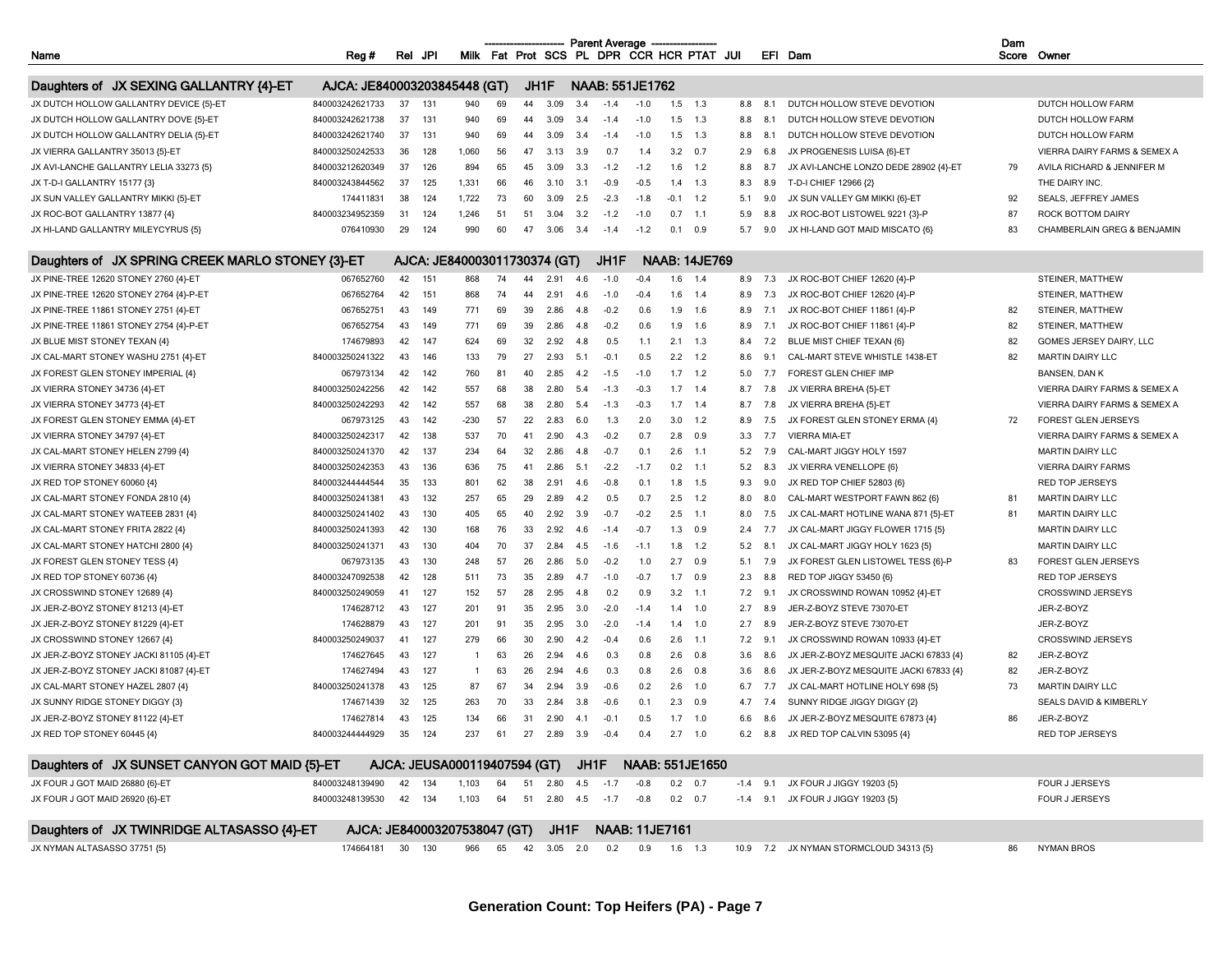|                                            |                              |     |        |       |      |      |                      |        | <b>Parent Average</b>  |                        |                |                                           |     |     |                                             | Dam |                              |
|--------------------------------------------|------------------------------|-----|--------|-------|------|------|----------------------|--------|------------------------|------------------------|----------------|-------------------------------------------|-----|-----|---------------------------------------------|-----|------------------------------|
| Name                                       | Reg#                         | Rel | JPI    |       |      |      |                      |        |                        |                        |                | Milk Fat Prot SCS PL DPR CCR HCR PTAT JUI |     |     | EFI Dam                                     |     | Score Owner                  |
| Daughters of JX VIERRA CLAPTON {4}-ET      | AJCA: JE840003200644122 (GT) |     |        |       |      | JH1F |                      |        |                        | <b>NAAB: 777JE1228</b> |                |                                           |     |     |                                             |     |                              |
| JX RED TOP CLAPTON 60074 {4}               | 840003244444558              | 37  | 148    | 1,091 | 71   | 40   | 2.95                 | 4.2    | 1.0                    | 1.1                    | 1.9            | 0.8                                       | 4.6 | 8.8 | JX RED TOP CHIEF 52774 {3}                  |     | <b>RED TOP JERSEYS</b>       |
| JX RED TOP CLAPTON 60132 {5}               | 840003244444616              | 29  | 145    | 850   | 75   | 39   | 2.89                 | 3.8    | 0.0                    | 0.2                    | 2.0            | 0.4                                       | 0.4 | 8.8 | JX RED TOP STONEY 52883 {4}                 |     | <b>RED TOP JERSEYS</b>       |
| JX RED TOP CLAPTON 60297 {5}               | 840003244444781              | 38  | 135    | 555   | 54   | 27   | 2.91                 | 49     | 2.0                    | 2.3                    |                | $3.0\quad 0.4$                            | 0.6 | 8.5 | JX RED TOP STONEY 48753 {4}                 | 73  | <b>RED TOP JERSEYS</b>       |
| JX ROC-BOT CLAPTON 14007 {3}               | 840003241771597              | 33  | 131    | 1,096 | 60   | 35   | 2.97                 | $\sim$ | 0.5                    | 1.0                    | 1.8            | $-1.1$                                    | 6.9 | 8.8 | JX ROC-BOT CHIEF 11709 {2}                  | 82  | ROCK BOTTOM DAIRY            |
| JX RED TOP CLAPTON 60589 {5}               | 840003247092391              | 37  | 127    | 813   | 72   | 43   | 3.08                 | 3.     | $-1.1$                 | $-0.8$                 | 2.9            | 0.7                                       | 1.8 | 9.2 | JX RED TOP AROUND 53134 {5}                 |     | <b>RED TOP JERSEYS</b>       |
| JX VIERRA CLAPTON 35017 {5}                | 840003250242537              | 35  | 127    | 991   | 79   | 43   | 3.09                 | 2.3    | $-1.2$                 | $-0.9$                 |                | $1.7$ 0.7                                 | 0.5 | 8.5 | JX PROGENESIS VSOP 31415 {5}-ET             |     | <b>VIERRA DAIRY FARMS</b>    |
| JX LEGACY CLAPTON 32696 {5}                | 840003242599481              | 37  | 126    | 1,393 | 66   | 43   | 3.08                 | 3.3    | $-0.4$                 | 0.0                    | 1.7            | 0.8                                       | 1.2 | 9.0 | LEGACY CHIEF 26626                          |     | <b>LEGACY RANCH</b>          |
| JX RED TOP CLAPTON 60540 {5}               | 840003247092342              | 37  | 124    | 863   | 69   | 43   | 2.93                 | 2.8    | $-1.0$                 | $-1.0$                 | 1.1            | 0.9                                       | 2.0 | 9.0 | JX RED TOP JIGGY 53152 {5}                  |     | <b>RED TOP JERSEYS</b>       |
| JX RED TOP CLAPTON 59618 {5}               | 840003243379541              | 29  | 124    | 442   | 70   | 24   | 2.90                 | 4.0    | $-0.2$                 | 0.1                    |                | $2.2\quad 0.6$                            | 0.7 | 8.  | JX RED TOP STONEY 52326 {4}                 | 78  | <b>RED TOP JERSEYS</b>       |
| JX RED TOP CLAPTON 60610 {5}               | 840003247092412              | 37  | 123    | 1,304 | 63   | 42   | 2.98                 | 3.7    | $-1.1$                 | $-0.6$                 |                | $1.1$ 1.1                                 | 6.0 | 9.1 | RED TOP CHIEF 53410 {6}                     |     | RED TOP JERSEYS              |
|                                            |                              |     |        |       |      |      |                      |        |                        |                        |                |                                           |     |     |                                             |     |                              |
| Daughters of KASH-IN SUAVECITO-ET          | AJCA: JE840003149286905 (GT) |     |        |       | JH1F |      |                      |        | NAAB: 551JE1796        |                        |                |                                           |     |     |                                             |     |                              |
| JX AVI-LANCHE SUAVECITO HONEY 34342 {5}-ET | 840003212621418              | 38  | 145    | 390   | 62   | 34   | 2.84                 | -49    | 0.9                    | 1.8                    |                | $2.1$ 1.1                                 | 6.7 | 9.0 | JX AVI-LANCHE STONEY HONEY 27276 {4}        | 81  | AVILA RICHARD & JENNIFER M   |
| JX AVI-LANCHE SUAVECITO HONEY 34360 {5}-ET | 840003212621436              | 38  | 145    | 390   | 62   | 34   | 2.84                 | 4.9    | 0.9                    | 1.8                    |                | $2.1$ 1.1                                 | 6.7 | 9.0 | JX AVI-LANCHE STONEY HONEY 27276 {4}        | 81  | AVILA RICHARD & JENNIFER M   |
| JX AVI-LANCHE SUAVECITO HONEY 34332 {5}-ET | 840003212621408              | 38  | 145    | 390   | 62   | 34   | 2.84                 | 4.9    | 0.9                    | 1.8                    | 2.1            | $-1.1$                                    | 6.7 | 9.0 | JX AVI-LANCHE STONEY HONEY 27276 {4}        | 81  | AVILA RICHARD & JENNIFER M   |
| JX AVI-LANCHE SUAVITO MARVELL 34122 {6}    | 840003212621198              | 37  | 142    | 338   | 61   | 37   | 2.76                 | 4.2    | 0.4                    | 1.1                    | 3.1            | 0.9                                       | 5.8 | 9.1 | JX AVI-LANCHE BUTKUS MARVELL 29960 {5}-ET   | 79  | AVILA RICHARD & JENNIFER M   |
| JX AVI-LANCHE SUAVECITO PASTY 34326 {5}-ET | 840003212621402              | 37  | 138    | 660   | 67   | 41   | 2.83                 | 4.3    | $-0.6$                 | $-0.2$                 | $-0.4$         | 0.8                                       | 2.7 | 8.8 | JX AVI-LANCHE KOBE PASTY 29183 {4}          | 83  | AVILA RICHARD & JENNIFER M   |
| JX AVI-LANCHE SUAVECITO PASTY 34343 {5}-ET | 840003212621419              | 37  | 138    | 660   | 67   | 41   | 2.83                 |        | $-0.6$                 | $-0.2$                 | $-0.4$         | 0.8                                       | 2.7 | 8.  | JX AVI-LANCHE KOBE PASTY 29183 {4}          | 83  | AVILA RICHARD & JENNIFER M   |
| JX AVI-LANCHE SUAVECITO PASTY 34359 {5}-ET | 840003212621435              | 37  | 138    | 660   | 67   | 41   | 2.83                 |        | $-0.6$                 | $-0.2$                 | $-0.4$         | 0.8                                       | 2.7 | 8.8 | JX AVI-LANCHE KOBE PASTY 29183 {4}          | 83  | AVILA RICHARD & JENNIFER M   |
| JX AVI-LANCHE SUVCITO VANESSA 34513 {6}    | 840003212621589              | 37  | 128    | 734   | 52   | 47   | 2.92                 | 3.4    | $-0.2$                 | 0.7                    | 2.2            | 0.8                                       | 4.8 | 9.4 | JX AVI-LANCHE PINE VANESSA 30274 {5}        |     | AVILA RICHARD & JENNIFER M   |
| SBS SUAVECITO 17305 {3}                    | 840003243138657              | 37  | 127    | 920   | 51   | 45   | 2.91                 | 3.6    | 0.5                    | 1.8                    | 2.8            | 0.8                                       | 3.3 | 9.4 | SBS 15066 VICEROY {2}                       |     | <b>SBS AG DAIRY</b>          |
| JX VICTORY 58030 SUAVECITO 63049 {6}-ET    | 840003247597176              | 37  | 126    | 510   | 66   | 42   | 2.87                 | 2.8    | $-0.7$                 | $-0.2$                 | 1.7            | 0.9                                       | 5.4 | 8.6 | JX VICTORY 51583 BUTKUS 58030 {5}-ET        | 80  | <b>VICTORY FARMS LLC</b>     |
| SBS SUAVECITO 17516 {6}                    | 840003248608067              | 37  | 126    | 839   | 60   | 45   | 2.91                 | 3.6    | $-0.7$                 | 0.6                    | 1.3            | 0.9                                       | 4.9 | 8.5 | JX SBS ALTAMONTRA 15304 {5}                 |     | <b>SBS AG DAIRY</b>          |
| JX VIERRA SUAVECITO 34715 {5}-ET           | 840003250242235              | 37  | 125    | 572   | 55   | 42   | 2.80                 | 4 O    | $-0.6$                 | 0.2                    | 1.5            | 1.0                                       | 4.9 | 8.3 | JX DG BAR URLACHER 25822 {4}-ET             |     | VIERRA DAIRY FARMS & SEMEX A |
| SBS SUAVECITO 17393 {3}                    | 840003243138745              | 37  | 125    | 1.110 | 51   | 41   | 2.86                 | 4.3    | $-0.5$                 | 0.6                    | 2.1            | 1.0                                       | 5.4 | 8.8 | SBS ALTAMONTRA 15132 {2}                    |     | <b>SBS AG DAIRY</b>          |
| Daughters of KASH-IN SUGAR DADDY-ET        | AJCA: JE840003149286929 (GT) |     |        |       |      | JH1F |                      |        |                        | <b>NAAB: 551JE1798</b> |                |                                           |     |     |                                             |     |                              |
| JX AVI-LANCHE SUGARDADY PASTY 34569 {5}-ET | 840003212621645              | 37  | 138    | 681   | 71   | 41   | 2.84                 | 42     | $-0.9$                 | $-0.8$                 | $-0.4$         | $-1.1$                                    | 4.0 | 8.8 | JX AVI-LANCHE KOBE PASTY 29183 {4}          | 83  | AVILA RICHARD & JENNIFER M   |
| JX AVI-LANCHE SUGARDADY PASTY 34635 {5}-ET | 840003212621711              | 37  | 138    | 681   | 71   | 41   | 2.84                 |        | $-0.9$                 | $-0.8$                 | $-0.4$         | $-1.1$                                    | 4.0 | 8.8 | JX AVI-LANCHE KOBE PASTY 29183 {4}          | 83  | AVILA RICHARD & JENNIFER M   |
| JX CAL-MART SUGARDADDY WINGS 2816 {6}      | 840003250241387              | 37  | 138    | 484   | 60   | 38   | 2.86                 | 4.9    | $-0.5$                 | 0.8                    |                | $2.7$ 1.3                                 | 6.5 | 8.0 | JX CAL-MART DASHIELL BRIE 1673 {5}-ET       |     | <b>MARTIN DAIRY LLC</b>      |
| JX BLUE MIST SUGAR DADDY VALOUR {5}        | 174679857                    | 37  | 130    | 311   | 65   | 37   | 2.88                 |        | $-0.6$                 | $-0.5$                 | 0.9            | 1.3                                       | 7.1 | 9.  | JX BLUE MIST STONEY S VALOUR {4}            | 86  | GOMES JERSEY DAIRY, LLC      |
| JX MM SUGAR DADDY 18509 {4}                | 840003250240780              | 36  | 128    | 901   | 62   | 47   | 2.96                 | 3.9    | $-0.4$                 | 0.0                    | 1.6            | 0.9                                       | 2.0 | 7.7 | JX MM VICEROY 13138 {3}                     |     | <b>MISTY MEADOW DAIRY</b>    |
| JX CROSSWIND SUGAR DADDY 12737 {5}         | 840003250249107              | 36  | 127    | 680   | 59   | 38   | 2.83                 | 4.4    | $-0.4$                 | $-0.4$                 | 1.2            | 1.2                                       | 6.8 | 9.3 | JX CROSSWIND WESTPORT 10995 {4}             |     | <b>CROSSWIND JERSEYS</b>     |
| JX DUPAT SUGAR DADDY 24915 {6}-ET          | 840003239173027              | 37  | 127    | 777   | 60   | 45   | 2.82                 | 3.9    | $-0.6$                 | 0.0                    | $-0.3$         | 1.0                                       | 5.8 | 8.9 | JX DUPAT ED REED 21070 {5}                  | 70  | WICKSTROM JERSEY FARMS INC   |
| JX CROSSWIND SUGAR DADDY 12680 {6}         | 840003250249050              | 36  | 124    | 712   | 62   | 42   | 2.91                 | 3.6    | $-0.5$                 | $-0.5$                 |                | $0.5$ 1.2                                 | 6.0 | 9.2 | JX CROSSWIND WESTPORT 10939 {5}             |     | CROSSWIND JERSEYS            |
| Daughters of PEAK ENLITE-ET                | AJCA: JE840003200824335 (GT) |     |        | JH1C  |      |      | <b>NAAB: 1JE7045</b> |        |                        |                        |                |                                           |     |     |                                             |     |                              |
| JX CAL-MART ENLITE BAILEY 2795 {6}-ET      | 840003250241366              | 36  | 132    | 659   | 60   | 45   | 3.04                 | 2.8    | $-0.4$                 | 0.5                    | 3.3            | 0.8                                       | 5.2 | 8.0 | JX CAL-MART VERIZON BABE 1754 {5}-ET        |     | <b>MARTIN DAIRY LLC</b>      |
| Daughters of PEAK RAZOR SHARP-ET           | AJCA: JE840003206963192 (GT) |     |        |       | JH1F |      |                      |        | <b>NAAB: 1JE7141</b>   |                        |                |                                           |     |     |                                             |     |                              |
| JX VIERRA RAZOR SHARP 34839 {6}-E1         | 840003250242359              |     | 37 133 | 839   | 61   | 44   | 2.81 5.4             |        | $-1.8$                 | $-0.4$                 |                | $1.2 \quad 0.9$                           | 3.5 | 8.5 | JX VIERRA BREHA {5}-ET                      |     | VIERRA DAIRY FARMS & SEMEX A |
| JX VIERRA RAZOR SHARP 34850 {6}-ET         | 840003250242370 37           |     | 133    | 839   | 61   | 44   | 2.81 5.4             |        | $-1.8$                 | $-0.4$                 |                | $1.2 \quad 0.9$                           | 3.5 | 8.5 | JX VIERRA BREHA {5}-ET                      |     | VIERRA DAIRY FARMS & SEMEX A |
| Daughters of PRIMUS CHROME CARBINE-ET      | AJCA: JEUSA000173827033 (GT) |     |        |       |      |      | JH1F                 |        |                        | <b>NAAB: 7JE1882</b>   |                |                                           |     |     |                                             |     |                              |
| NYMAN CARBINE 96009 {5}                    |                              |     | 124    | 368   |      |      |                      |        |                        |                        |                |                                           |     |     |                                             |     |                              |
|                                            | 174656494                    | 28  |        |       | 37   |      | 28  2.79  4.1  1.2   |        |                        | 1.8                    | $2.7\quad 0.7$ |                                           |     |     | 6.0 9.1 JX LIVE OAK ALTAATHLETE 91319 {4}   |     | LIVE OAK DAIRY               |
| Daughters of PROGENESIS SPIRAL-ET          | AJCA: JE840003209774571 (GT) |     |        |       | JH1F |      |                      |        | <b>NAAB: 777JE1248</b> |                        |                |                                           |     |     |                                             |     |                              |
| JX TAYLOR BROTHERS SPIRAL 9945 {6}         | 840003243328838              | 36  | 142    | 1,313 | 61   | 45   | 2.85                 | 4.2    | $-1.3$                 | $-0.8$                 |                | $2.0$ 1.7                                 | 8.5 | 7.6 | JX TAYLOR BROTHERS CHIEF 9204 {5}           |     | <b>TAYLOR BROTHERS</b>       |
| JX OAKLANE SPIRAL P1521 {6}                | 067751521 36                 |     | 140    | 1,276 | 68   |      | 54  2.97  3.5  -1.8  |        |                        | $-0.6$                 |                | $3.0$ 1.8                                 |     |     | 11.3 8.8 JX OAK LANE ALTAMONTRA 2293 {5}-ET |     | OAK LANE JERSEYS             |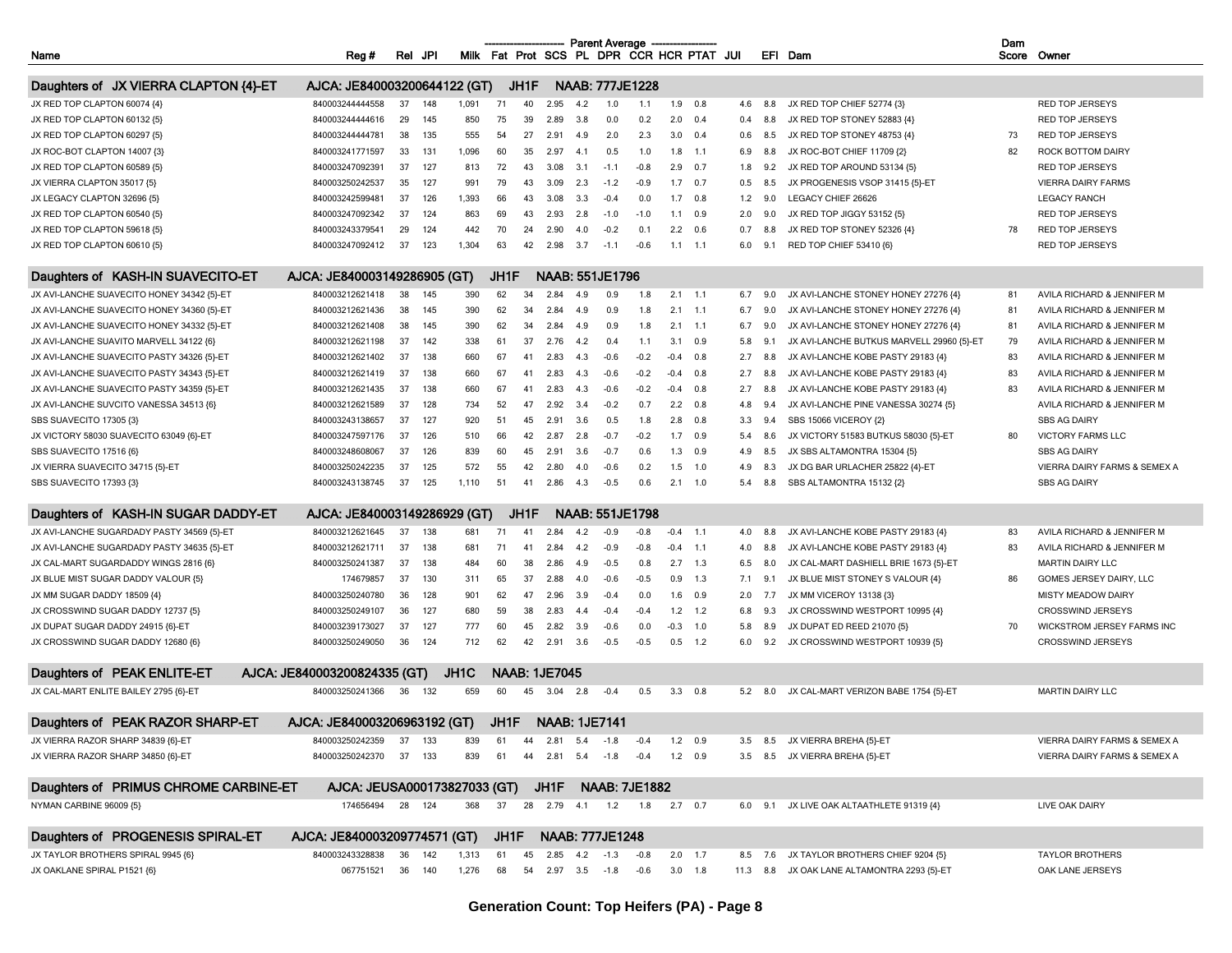|                                                |                              |          |            |                              |      |          |          |     | <b>Parent Average</b>  |        |     |                                  |      |     |                                           | Dam   |                             |
|------------------------------------------------|------------------------------|----------|------------|------------------------------|------|----------|----------|-----|------------------------|--------|-----|----------------------------------|------|-----|-------------------------------------------|-------|-----------------------------|
| Name                                           | Reg#                         | Rel      | JPI        | <b>Milk</b>                  |      |          |          |     |                        |        |     | Fat Prot SCS PL DPR CCR HCR PTAT | JUI  |     | EFI Dam                                   | Score | Owner                       |
| JX D&E SPIRAL CANDY 34369 {6}                  | 840003212621445              | 37       | 137        | 1,059                        | 48   | 45       | 2.92     | 4.3 | 0.0                    | 1.0    | 3.6 | 1.4                              | 10.0 | 9.5 | JX D&E PINE CANDY 30378 {5}               |       | D & E JERSEYS               |
| LEGACY SPIRAL 33436 {3}                        | 840003250032236              | 36       | 126        | 1,208                        | 63   | 47       | 2.88     | 3.7 | $-1.9$                 | $-0.8$ |     | $2.4$ 1.5                        | 7.1  | 8.1 | LEGACY JIGGY 27324 {2}                    |       | <b>LEGACY RANCH</b>         |
| Daughters of PROMETEDOR LOOT-ET                | AJCA: JEUSA000067119938 (GT) |          |            |                              | JH1F |          |          |     | <b>NAAB: 777JE1138</b> |        |     |                                  |      |     |                                           |       |                             |
| JX AVI-LANCHE LOOT HONEY 31554 {5}             | 840003212618630              | 42       | 132        | 635                          | 75   | 44       | 3.07     | 2.9 | $-0.1$                 | 0.3    |     | $1.5$ 1.1                        | 6.8  | 8.6 | JX AVI-LANCHE STONEY HONEY 27276 {4}      | 81    | AVILA RICHARD & JENNIFER M  |
| Daughters of ROWLEYS 1996 DANIEL TUCKER {6}-ET |                              |          |            | AJCA: JE840003201928443 (GT) |      |          |          |     | JH1F                   |        |     | <b>NAAB: 507JE1816</b>           |      |     |                                           |       |                             |
| JX AVI-LANCHE TUCKER HONEY 34722 {5}-ET        | 840003212621798              | 37       | 144        | 511                          | 55   | 32       | 2.92     | 5.6 | 1.1                    | 1.8    |     | $2.5$ 1.2                        | 10.6 | 8.8 | JX AVI-LANCHE STONEY HONEY 27276 {4}      | 81    | AVILA RICHARD & JENNIFER M  |
| JX AVI-LANCHE TUCKER HONEY 34736 {5}-ET        | 840003212621812              | -37      | 144        | 511                          | 55   | 32       | 2.92     | 5.6 | 1.1                    | 1.8    |     | $2.5$ 1.2                        | 10.6 | 8.8 | JX AVI-LANCHE STONEY HONEY 27276 {4}      | 81    | AVILA RICHARD & JENNIFER M  |
| JX JER BEL TUCKER TATUM {6}                    | 174622770                    | 36       | 141        | 1,214                        | 53   | 42       | 2.89     | 5.2 | $-0.3$                 | 0.4    | 1.8 | 1.3                              | 10.9 | 8.9 | JX RED TOP CHIEF 52886 {5}                |       | KING, JASON                 |
| JX FOREST GLEN TUCKER EMELINE {5}-ET           | 067973046                    | 37       | 141        | 203                          | 43   | 29       | 2.89     | 6.2 | 1.6                    | 2.2    | 2.4 | $-1.1$                           | 10.3 | 8.9 | JX FOREST GLEN STONEY ERMA {4}            | 72    | FOREST GLEN JERSEYS         |
| JX FOREST GLEN TUCKER EMILY {5}-ET             | 067973032                    | 37       | 141        | 203                          | 43   | 29       | 2.89     | 6.2 | 1.6                    | 2.2    |     | $2.4$ 1.1                        | 10.3 | 8.9 | JX FOREST GLEN STONEY ERMA {4}            | 72    | FOREST GLEN JERSEYS         |
| JX DUPAT TUCKER 24865 {6}-ET                   | 840003239172977              | 37       | 140        | 1,011                        | 42   | 44       | 2.91     | 5.8 | 0.1                    | 1.0    | 2.5 | 1.0                              | 7.6  | 9.1 | JX DUPAT VICEROY 18919 {5}                | 85    | WICKSTROM JERSEY FARMS INC  |
| JX DUPAT TUCKER 25284 {5}                      | 840003239173396              | 37       | 140        | 561                          | 58   | 36       | 2.95     | 5.5 | $-0.5$                 | 0.1    | 1.7 | 1.2                              | 12.5 | 8.6 | JX DUPAT STONEY 20303 {4}-P-ET            | 81    | WICKSTROM JERSEY FARMS INC  |
| JX RIALS TUCKER 3164 {5}                       | 067903164                    | 36       | 139        | 792                          | 56   | 39       | 2.99     | 5.0 | 0.1                    | 0.5    |     | $2.3$ 1.3                        | 9.8  | 7.5 | JX RIALS WESTPORT 4539 {4}                |       | <b>KESSENICH FARMS LLC</b>  |
| LEGACY TUCKER 33324 {4}-ET                     | 840003250032124              | 36       | 136        | 940                          | 63   | 43       | 2.92     | 5.0 | $-0.8$                 | $-0.4$ |     | $1.1 \quad 1.0$                  | 5.5  | 8.1 | JX LEGACY JIGGY 27337 {3}                 |       | <b>LEGACY RANCH</b>         |
| JX CLOVER FARMS TUCKER JUNE 9856 {5}-ET        | 067449856                    | 37       | 135        | 410                          | 64   | 42       | 2.99     | 4.3 | $-0.9$                 | 0.0    | 2.0 | 1.2                              | 9.4  | 7.8 | JX CLOVER FARMS STONEY JUNE 6994 {4}-ET   | 86    | <b>CLOVER FARMS</b>         |
|                                                |                              |          |            |                              |      |          |          |     |                        |        |     |                                  |      |     |                                           |       | <b>CLOVER FARMS</b>         |
| JX CLOVER FARMS TUCKER JUNE 9890 {5}           | 067449890<br>067973045       | 37<br>36 | 135<br>134 | 410                          | 64   | 42<br>43 | 2.99     | 4.3 | $-0.9$<br>$-0.9$       | 0.0    | 2.0 | 1.2<br>0.7                       | 9.4  | 7.8 | JX CLOVER FARMS STONEY JUNE 6994 {4}-ET   | 86    | <b>BANSEN, DAN K</b>        |
| JX FOREST GLEN TUCKER ANN {6}-ET               |                              |          |            | 780                          | 62   |          | 3.00     | 4.6 |                        | $-0.3$ | 1.9 |                                  | 3.6  | 9.4 | JX FOREST GLEN STEVE ANN {5}              |       |                             |
| FOUR J TUCKER 26754 {6}                        | 840003248139364              | 36       | 133        | 763                          | 44   | 33       | 2.95     | 5.1 | 0.9                    | 1.9    | 2.1 | 1.3                              | 11.1 | 8.3 | FOUR J CHROME 19339 {5}                   |       | FOUR J JERSEYS              |
| JX MM TUCKER MANHATTAN 18730 {6}-ET            | 840003250241001              | 35       | 133        | 911                          | 60   | 41       | 3.01     | 4.1 | $-0.4$                 | $-0.1$ | 1.3 | 1.3                              | 10.0 | 8.1 | JX MM NAVIDAD MANHATTAN 13752 {5}-ET      |       | <b>MISTY MEADOW DAIRY</b>   |
| JER-Z-BOYZ TUCKER 81363 {5}                    | 174630878                    | 36       | 133        | 971                          | 58   | 39       | 2.96     | 4.4 | 0.1                    | $-0.1$ | 0.1 | 0.8                              | 3.4  | 8.7 | JER-Z-BOYZ CHIEF 73604 {4}                |       | JER-Z-BOYZ                  |
| JX CAL-MART TUCKER CARMEN 2777 {5}             | 840003250241348              | 36       | 132        | 648                          | 50   | 38       | 2.90     | 4.4 | 1.0                    | 1.2    | 2.5 | 0.8                              | 6.3  | 8.7 | JX CAL-MART DALTON CLEO 1677 {4}-P        |       | <b>MARTIN DAIRY LLC</b>     |
| JX JER-Z-BOYZ TUCKER 80952 {5}-ET              | 174626224                    | 37       | 131        | 788                          | 60   | 40       | 2.99     | 3.9 | 0.2                    | 0.7    | 0.9 | 0.9                              | 6.1  | 8.3 | JX JER-Z-BOYZ STONEY 67021 {4}            | 78    | JER-Z-BOYZ                  |
| JX JER-Z-BOYZ TUCKER 80983 {5}-ET              | 174626523                    | 37       | 131        | 788                          | 60   | 40       | 2.99     | 3.9 | 0.2                    | 0.7    | 0.9 | 0.9                              | 6.1  | 8.3 | JX JER-Z-BOYZ STONEY 67021 {4}            | 78    | JER-Z-BOYZ                  |
| JX JER-Z-BOYZ TUCKER 81006 {5}-ET              | 174626747                    | 37       | 131        | 788                          | 60   | 40       | 2.99     | 3.9 | 0.2                    | 0.7    | 0.9 | 0.9                              | 6.1  | 8.3 | JX JER-Z-BOYZ STONEY 67021 {4}            | 78    | JER-Z-BOYZ                  |
| JX JER-Z-BOYZ TUCKER 81020 {5}-ET              | 174626886                    | 37       | 131        | 788                          | 60   | 40       | 2.99     | 3.9 | 0.2                    | 0.7    | 0.9 | 0.9                              | 6.1  | 8.3 | JX JER-Z-BOYZ STONEY 67021 {4}            | 78    | JER-Z-BOYZ                  |
| JX GOLD MEDAL TUCKER 49122 {6}-ET              | 840003244697214              | 37       | 130        | 1,060                        | 51   | 41       | 3.08     | 5.3 | 0.3                    | 1.0    | 2.5 | $-1.1$                           | 7.7  | 9.1 | JX JCJ STORMCLOUD 41540 {5}               | 85    | AHLEM, GRANT                |
| FOUR J TUCKER 26077 {5}                        | 840003248138687              | 36       | 130        | 810                          | 55   | 39       | 2.89     | 4.5 | $-0.7$                 | 0.2    | 1.9 | 0.9                              | 5.5  | 8.9 | FOUR J JIGGY 18866 {4}                    |       | FOUR J JERSEYS              |
| <b>FOUR J TUCKER 26292 {5}</b>                 | 840003248138902              | 37       | 130        | 879                          | 43   | 37       | 2.91     | 5.8 | $-0.5$                 | 0.1    | 2.1 | 0.9                              | 9.7  | 9.0 | FOUR J LISTOWEL 12618 {4}-P               | 87    | FOUR J JERSEYS              |
| JX T-D-I TUCKER 15431 {3}                      | 840003250749146              | 36       | 129        | 1,270                        | 68   | 44       | 3.05     | 3.5 | $-0.2$                 | $-0.1$ |     | $1.2$ 1.0                        | 7.3  | 7.9 | JX T-D-I SKYLER 13303 {2}                 |       | THE DAIRY INC.              |
| JX WILSONVIEW TUCKER BRILEY {6}                | 174664912                    | 36       | 128        | 770                          | 63   | 45       | 3.02     | 3.4 | $-0.7$                 | 0.0    | 1.4 | 1.0                              | 5.9  | 7.4 | JX WILSONVIEW LOVES BELLA {5}             |       | <b>WILSONVIEW DAIRY</b>     |
| JX DUPAT TUCKER 8022 {6}                       | 840003246935416              | 36       | 128        | 782                          | 44   | 40       | 2.97     | 3.9 | 0.7                    | 0.8    | 2.6 | 1.0                              | 11.0 | 9.0 | JX DUPAT PINE 22408 {5}                   |       | PINNACLE DAIRY, LP          |
| JX DUPAT TUCKER 25385 {6}                      | 840003239173497              | 36       | 128        | 633                          | 34   | 26       | 2.87     | 5.6 | 1.1                    | 1.6    |     | $2.7$ 0.9                        | 8.0  | 9.0 | JX DUPAT BUTKUS 22341 {5}                 |       | WICKSTROM JERSEY FARMS INC  |
| FOUR J TUCKER 26670 {6}                        | 840003248139280              | 37       | 127        | 784                          | 49   | 40       | 2.96     | 4.4 | $-1.4$                 | $-0.9$ | 0.8 | 1.3                              | 12.9 | 8.2 | FOUR J LISTOWEL 11931 {5}                 | 87    | FOUR J JERSEYS              |
| JX JER-Z-BOYZ TUCKER JOYCE 81199 {5}           | 174628570                    | 37       | 127        | 719                          | 59   | 39       | 2.98     | 3.7 | $-0.2$                 | $-0.2$ | 0.5 | 0.8                              | 4.9  | 8.6 | JX JER-Z-BOYZ MESQUITE JOYCE 64209 {4}    | 82    | JER-Z-BOYZ                  |
| JX JER-Z-BOYZ TUCKER 80659 {5}                 | 174584270                    | 37       | 127        | 436                          | 51   | 36       | 2.88     | 4.8 | $-0.1$                 | 0.3    |     | $0.7\quad 0.8$                   | 4.3  | 8.6 | JX JER-Z-BOYZ PATRON 68945 {4}            | 77    | JER-Z-BOYZ                  |
| JX CROSSWIND TUCKER 12714 {6}                  | 840003250249084              | 35       | 127        | 674                          | 41   | 34       | 2.98     | 4.9 | 1.6                    | 2.3    | 2.9 | 0.5                              | 3.9  | 9.0 | JX CROSSWIND THRASHER 10920 {5}-ET        |       | CROSSWIND JERSEYS           |
| JX WILSONVIEW TUCKER MOOKIE {6}                | 174664949                    | 36       | 126        | 588                          | 50   | 35       | 2.98     | 4.4 | 0.2                    | 0.7    | 2.0 | 0.8                              | 7.2  | 6.8 | JX WILSONVIEW BUTKUS MELLIE {5}           |       | <b>WILSONVIEW DAIRY</b>     |
|                                                |                              |          |            |                              |      |          |          |     |                        |        |     |                                  |      |     |                                           |       |                             |
| JX JER-Z-BOYZ TUCKER 80714 {6}                 | 174593173                    | 36       | 126        | 517                          | 40   | 32       | 2.95     | 4.4 | 0.9                    | 1.3    | 2.6 | 1.4                              | 14.9 | 8.9 | JX JER-Z-BOYZ PINE 73823 {5}              |       | JER-Z-BOYZ                  |
| JX DUPAT TUCKER 25363 {5}                      | 840003239173475              | 37       | 126        | 406                          | 48   | 31       | 2.93     | 5.3 | $-0.5$                 | 0.3    | 2.1 | 1.2                              | 9.8  | 8.8 | JX DUPAT STONEY 20597 {4}                 | 82    | WICKSTROM JERSEY FARMS INC  |
| JX CROSSWIND TUCKER 12724 {5}                  | 840003250249094              | 35       | 126        | 667                          | 45   | 35       | 3.02     | 4.5 | 1.7                    | 2.3    | 3.2 | 0.5                              | 3.8  | 8.9 | JX CROSSWIND THRASHER 11001 {4}-ET        |       | <b>CROSSWIND JERSEYS</b>    |
| JX DUPAT TUCKER 24767 {6}-ET                   | 840003239172879              | 37       | 125        | 876                          | 49   | 42       | 2.90     | 4.7 | $-0.1$                 | 0.7    | 0.1 | 0.9                              | 8.4  | 8.8 | JX DUPAT ED REED 21070 {5}                | 70    | WICKSTROM JERSEY FARMS INC  |
| RED TOP TUCKER 60683 {6}                       | 840003247092485              | 37       | 125        | 970                          | 45   | 40       | 3.00     | 4.3 | $-0.1$                 | 0.8    |     | $2.7$ 0.9                        | 4.3  | 8.9 | JX RED TOP CALVIN 47350 {5}               | 84    | RED TOP JERSEYS             |
| JX CAL-MART TUCKER GRETA 2768 {6}              | 840003250241339              | 36       | 125        | 766                          | 58   | 40       | 3.00     | 4.0 | 0.1                    | 0.5    |     | $2.1 \t 0.8$                     | 6.7  | 9.0 | JX CAL-MART STACKHOUSE GLORIA 1679 {5}-ET |       | <b>MARTIN DAIRY LLC</b>     |
| FOUR J TUCKER 26151 {6}                        | 840003248138761              | 36       | 125        | 618                          | 49   | 35       | 2.94     | 4.5 | 0.0                    | 0.1    |     | $1.2$ 1.0                        | 6.7  | 8.9 | FOUR J WESTPORT 18950 {5}                 |       | FOUR J JERSEYS              |
| JX HI-LAND TUCKER VIVIAN 10999 {6}             | 076410999                    | 27       | 125        | 864                          | 53   | 39       | 2.99     | 3.8 | $-0.6$                 | $-0.3$ |     | $1.3 \quad 0.6$                  | 7.4  | 8.7 | JX HI-LAND ALTAGRONK VITALITY {5}         | 82    | CHAMBERLAIN GREG & BENJAMIN |
| JX GOLD MEDAL TUCKER 49121 {6}                 | 840003244697213              | 37       | 124        | 865                          | 38   | 34       | 2.90     | 5.6 | 0.5                    | 0.9    |     | $2.4$ 1.2                        | 10.1 | 8.8 | JX JCJ BUTKUS 45340 {5}                   |       | AHLEM, GRANT                |
| JX FOUR J TUCKER 26007 {6}                     | 840003248138617              | 37       | 124        | 651                          | 47   | 28       | 2.89     | 4.9 | 0.2                    | 0.8    |     | $1.6$ 1.8                        | 17.9 | 9.3 | JX FOUR J CHROME 18998 {5}                |       | FOUR J JERSEYS              |
| <b>FOUR J TUCKER 26970 {5}</b>                 | 840003248139580              | 36       | 124        | 830                          | 65   | 40       | 3.01     | 3.7 | $-1.4$                 | -0.9   |     | $1.5$ 1.4                        | 8.0  | 8.5 | FOUR J ALTAMONTRA 19498 {4}               |       | FOUR J JERSEYS              |
| GOLD MEDAL TUCKER 49132 {5}                    | 840003244697224              | 37       | 124        | 603                          | 47   | 38       | 3.02     | 5.1 | $-0.5$                 | $-0.2$ |     | $2.0$ 1.0                        | 6.1  | 9.2 | JX AHLEM BROTHERS FIRESTAR 45310 {4}      |       | AHLEM, GRANT                |
| JX FOUR J TUCKER 26578 {5}                     | 840003248139188              | 36       | 123        | 1,057                        | 46   | 45       | 2.92 4.5 |     | $-1.2$                 | $-0.4$ |     | $1.7\quad 0.8$                   | 6.4  | 7.7 | JX FOUR J LUNDQUIST 16033 {4}             | 80    | FOUR J JERSEYS              |
|                                                |                              |          |            |                              |      |          |          |     |                        |        |     |                                  |      |     |                                           |       |                             |